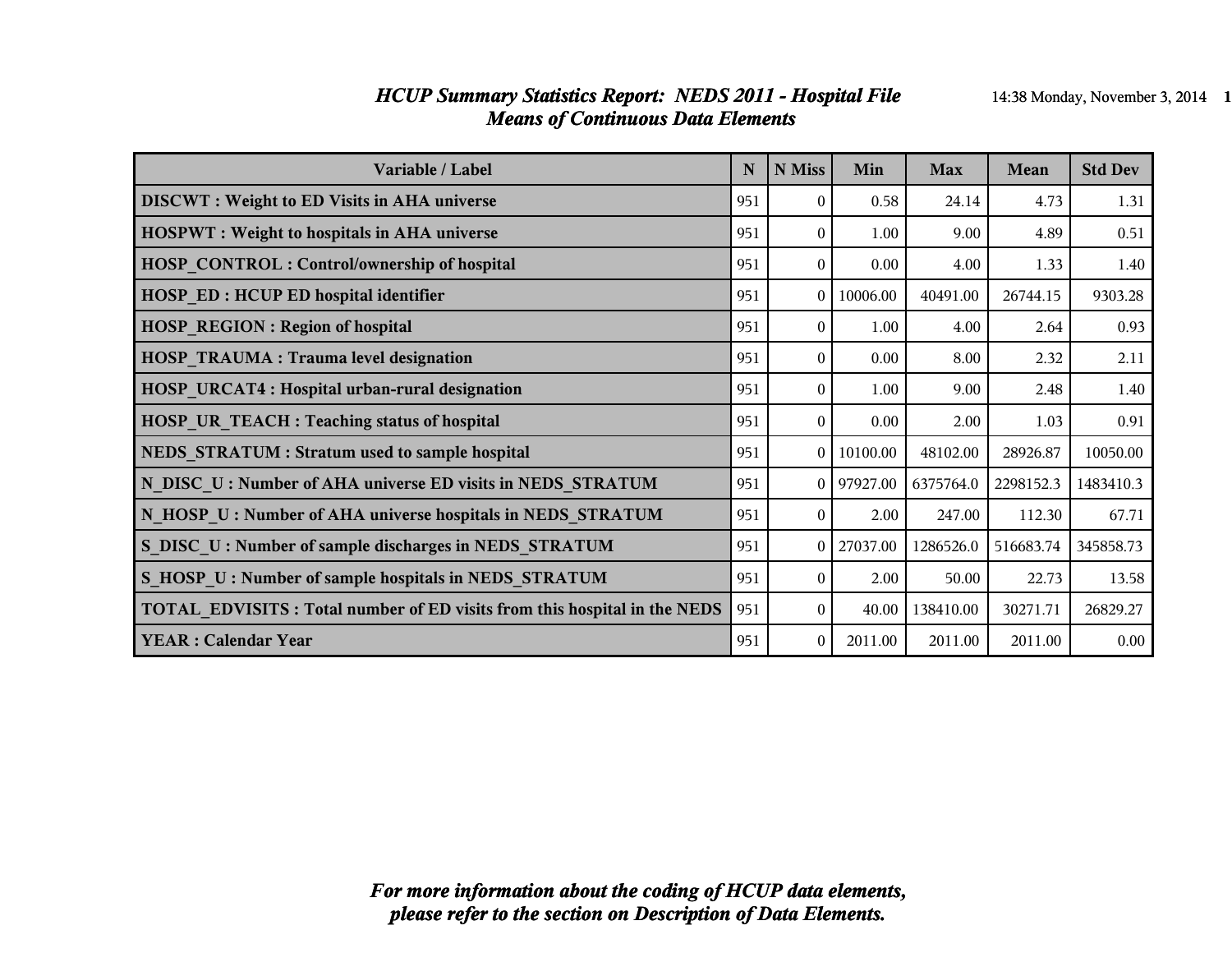# *HCUP Summary Statistics Report: NEDS 2011 - Hospital File Frequency Distribution for DISCWT*

|           | DISCWT   Frequency   Percent |        |
|-----------|------------------------------|--------|
| Non-blank | 951                          | 100.00 |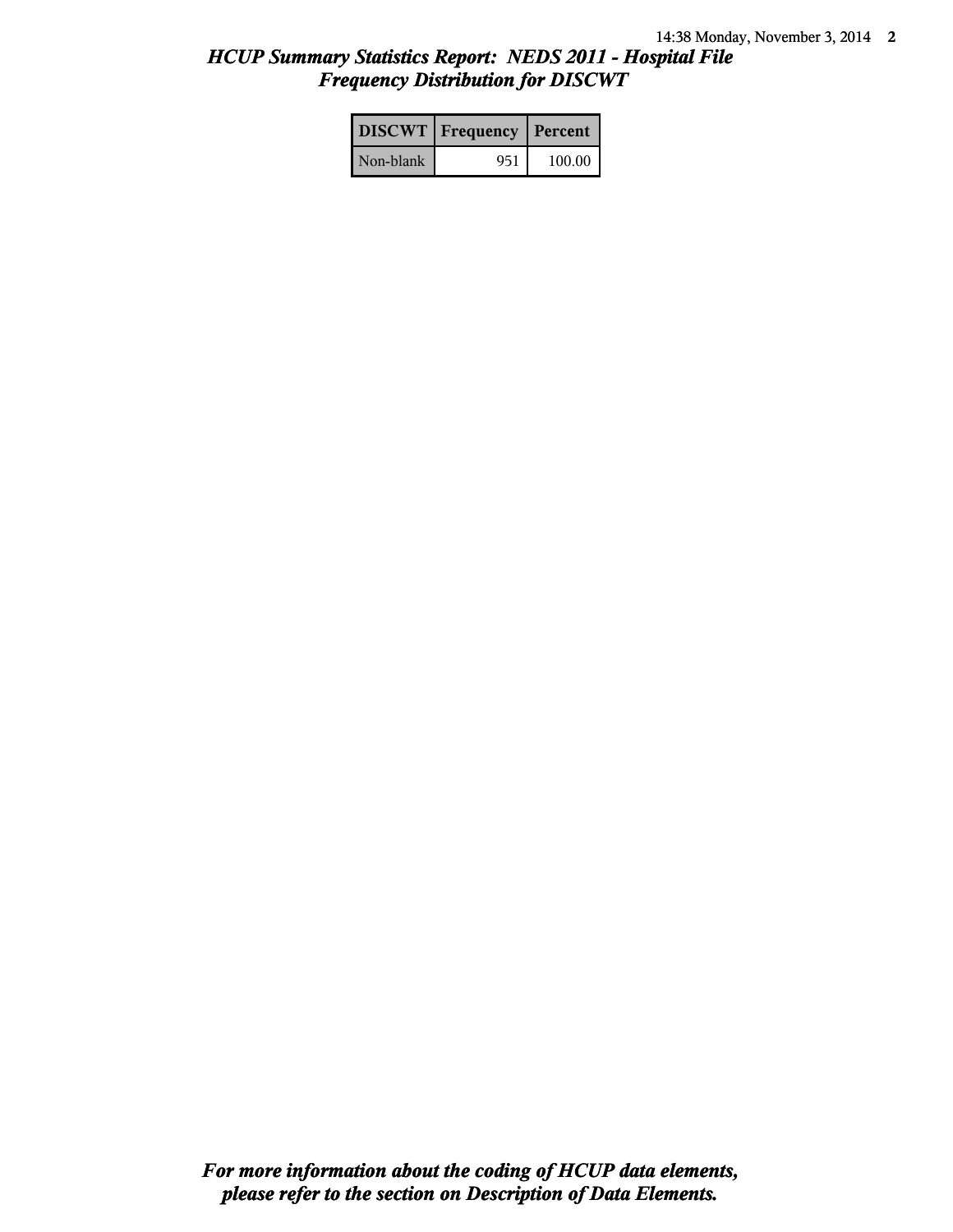# *HCUP Summary Statistics Report: NEDS 2011 - Hospital File Frequency Distribution for HOSPWT*

|           | <b>HOSPWT</b>   Frequency   Percent |        |
|-----------|-------------------------------------|--------|
| Non-blank | 951                                 | 100.00 |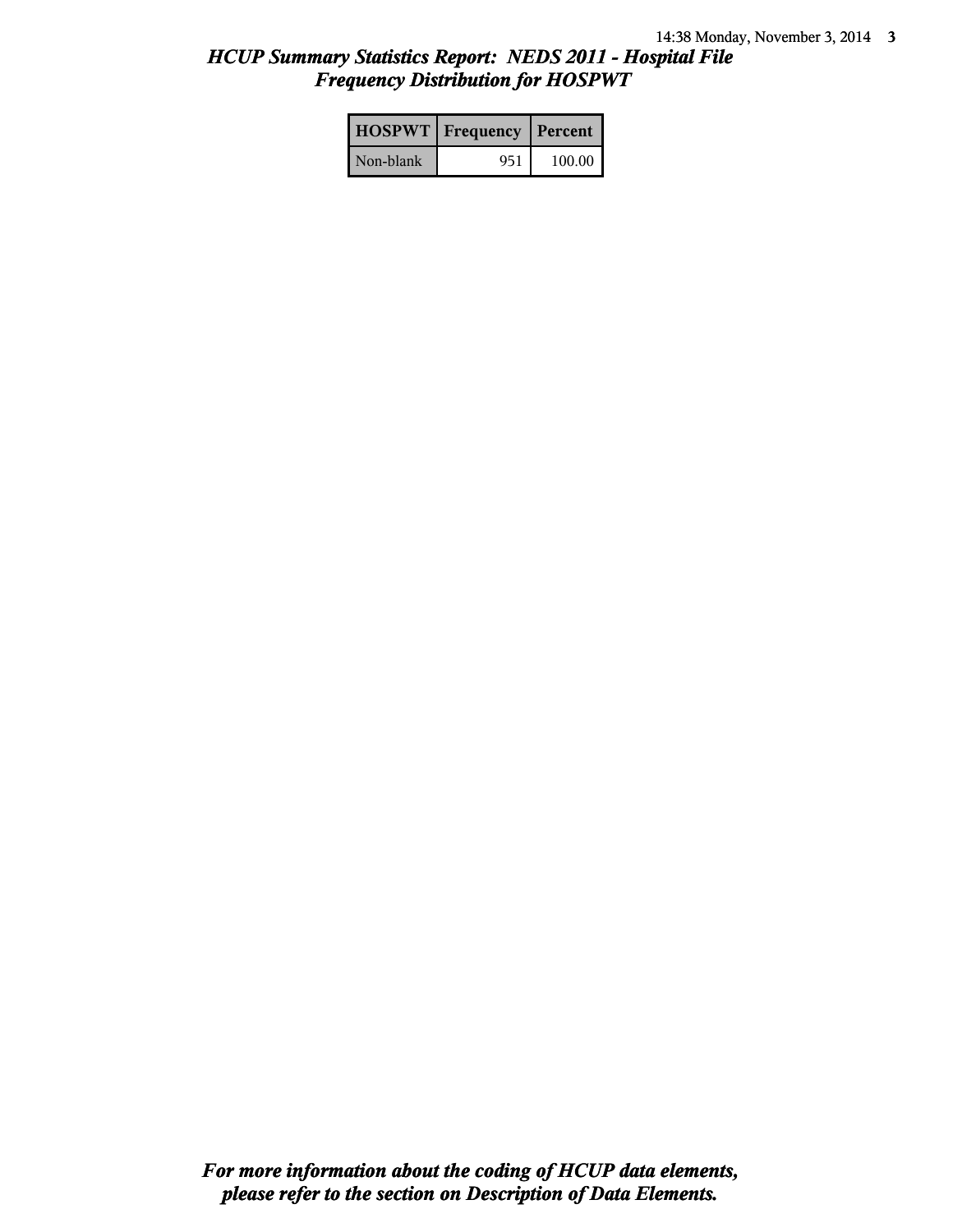## *HCUP Summary Statistics Report: NEDS 2011 - Hospital File Frequency Distribution for HOSP\_CONTROL*

| <b>HOSP CONTROL</b>                           | Frequency | Percent |
|-----------------------------------------------|-----------|---------|
| 0: Government or private (collapsed category) | 400       | 42.06   |
| 1: Government, non-federal (public)           | 161       | 16.93   |
| 2: Private, not-for-profit (voluntary)        | 168       | 17.67   |
| 3: Private, investor-owned (proprietary)      | 123       | 12.93   |
| 4: Private (collapsed category)               | gg        |         |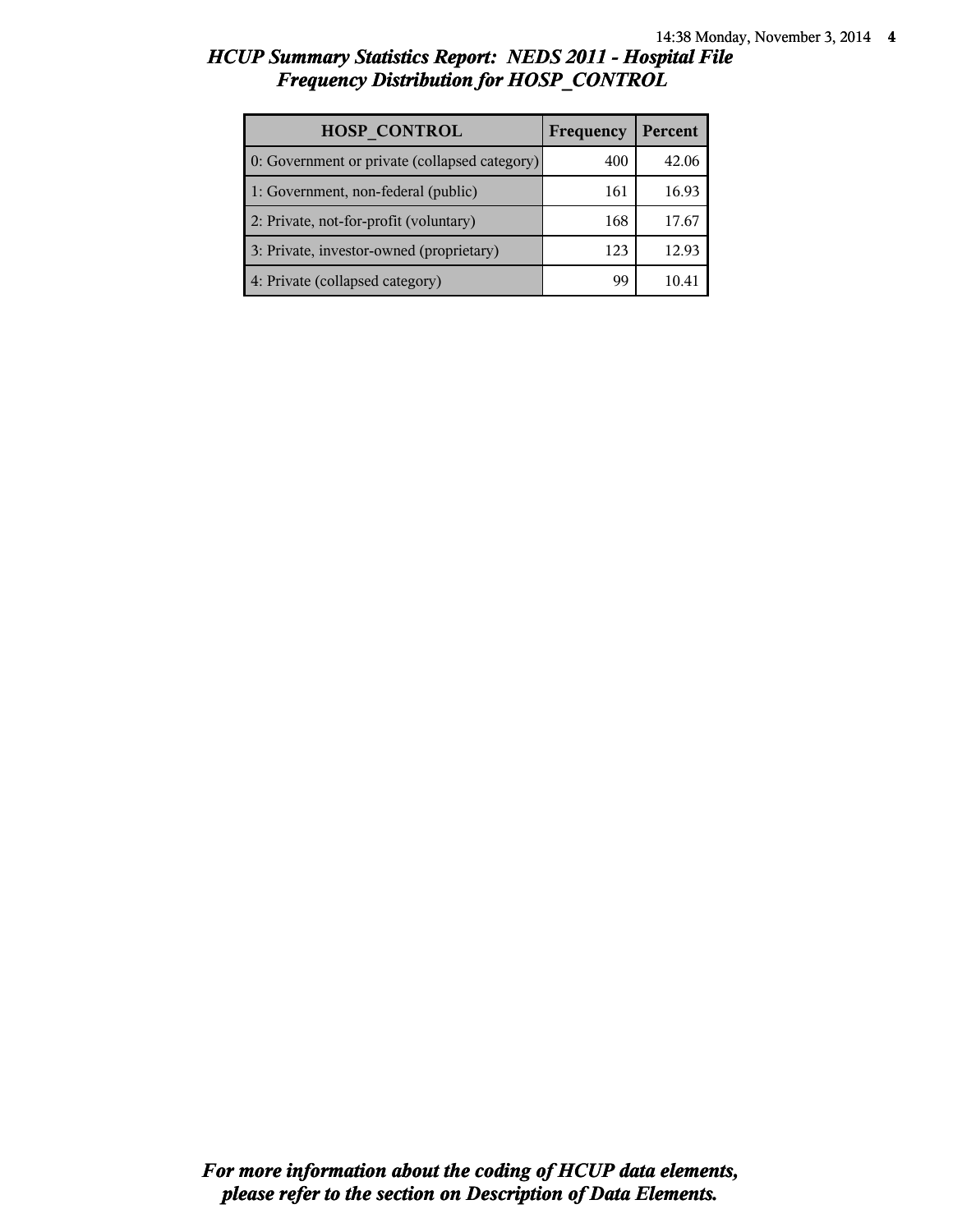# *HCUP Summary Statistics Report: NEDS 2011 - Hospital File Frequency Distribution for HOSP\_ED*

|           | <b>HOSP ED   Frequency   Percent  </b> |          |
|-----------|----------------------------------------|----------|
| Non-blank | 951                                    | $100.00$ |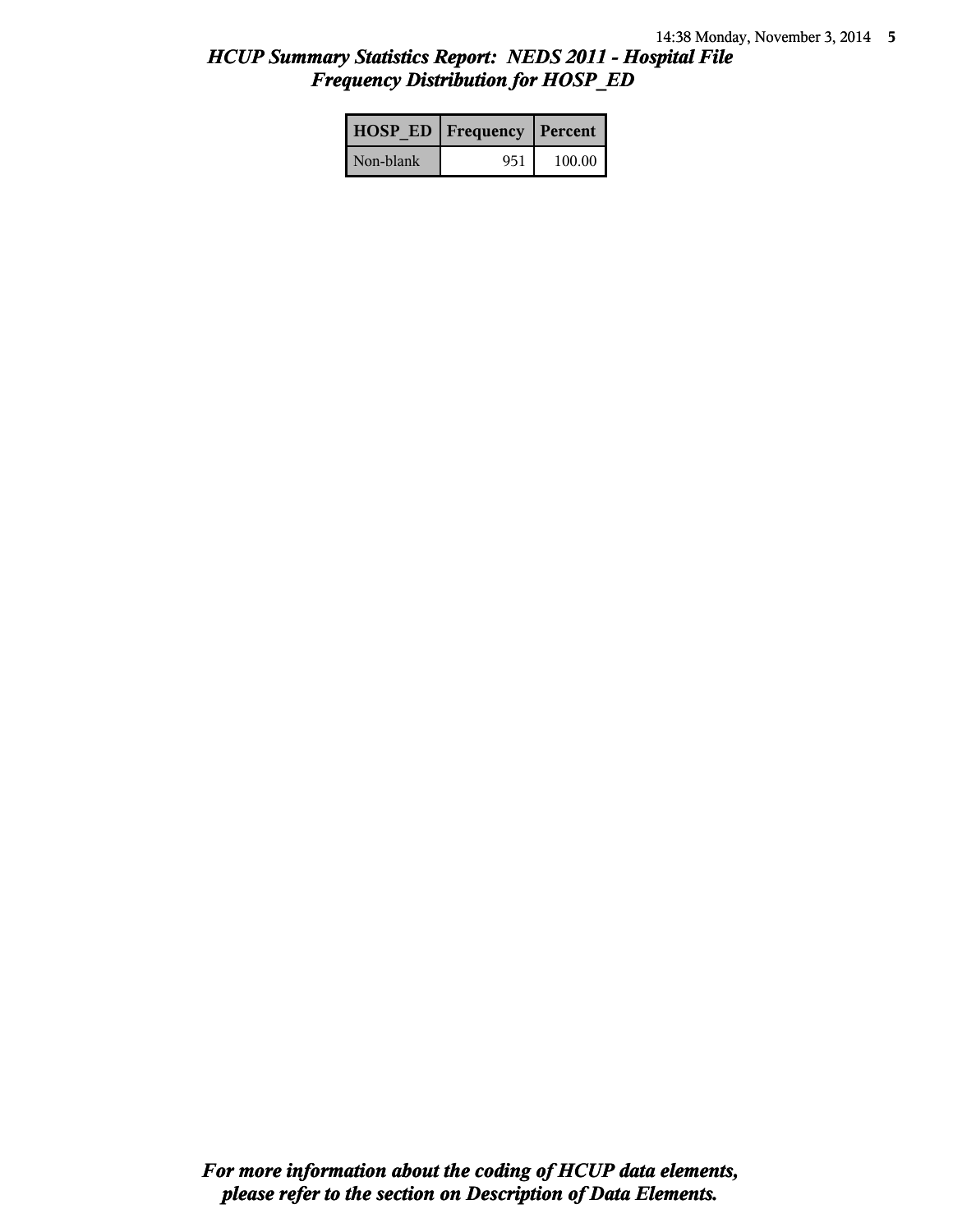## *HCUP Summary Statistics Report: NEDS 2011 - Hospital File Frequency Distribution for HOSP\_REGION*

| <b>HOSP REGION</b> | Frequency | Percent |
|--------------------|-----------|---------|
| 1: Northeast       | 122       | 12.83   |
| 2: Midwest         | 286       | 30.07   |
| 3: South           | 360       | 37.85   |
| 4: West            | 183       | 19.24   |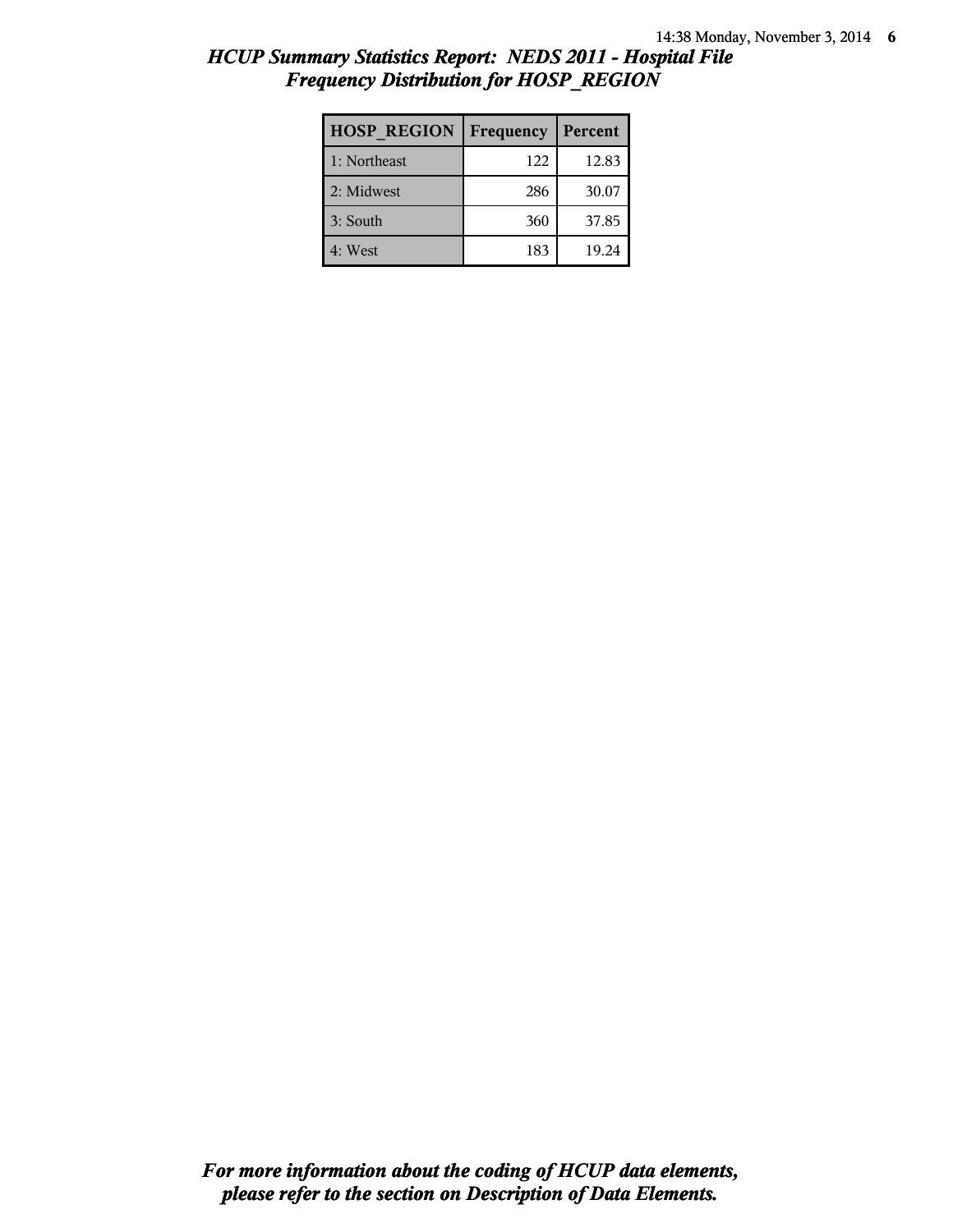## *HCUP Summary Statistics Report: NEDS 2011 - Hospital File Frequency Distribution for HOSP\_TRAUMA*

| <b>HOSP TRAUMA</b>                                          | Frequency | Percent |
|-------------------------------------------------------------|-----------|---------|
| 0: Non-trauma center                                        | 361       | 37.96   |
| 1: Trauma center level 1                                    | 48        | 5.05    |
| 2: Trauma center level 2                                    | 42        | 4.42    |
| 3: Trauma center level 3                                    | 53        | 5.57    |
| 4: Trauma center level 3 or Non-Trauma (collapsed category) | 416       | 43.74   |
| 8: Trauma center level 1 or 2 (collapsed category)          | 31        | 3.26    |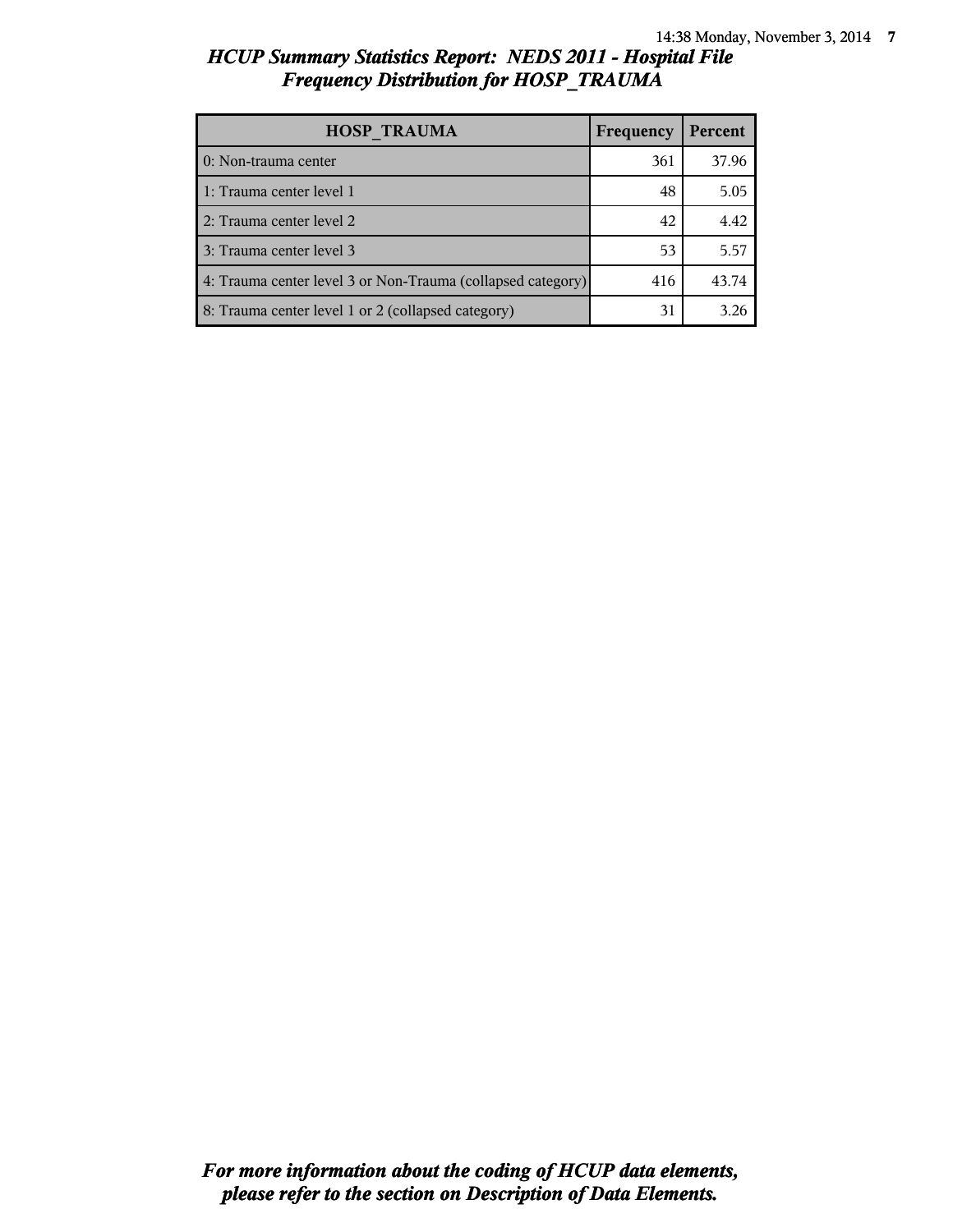# *HCUP Summary Statistics Report: NEDS 2011 - Hospital File Frequency Distribution for HOSP\_URCAT4*

| <b>HOSP URCAT4</b>                                             | Frequency | Percent |
|----------------------------------------------------------------|-----------|---------|
| 1: Large metropolitan areas with at least 1 million residents  | 302       | 31.76   |
| 2: Small metropolitan areas with less than 1 million residents | 227       | 23.87   |
| 3: Micropolitan areas                                          | 165       | 17.35   |
| 4: Not metropolitan or micropolitan                            | 236       | 24.82   |
| 7: Small Metro or Micro areas (2 or 3)                         | 12        | 1.26    |
| 8: Metropolitan areas (1 or 2)                                 | $\leq$ 10 | * **    |
| 9: Non metropolitan areas (3 or 4)                             | $\leq$ 10 | * **    |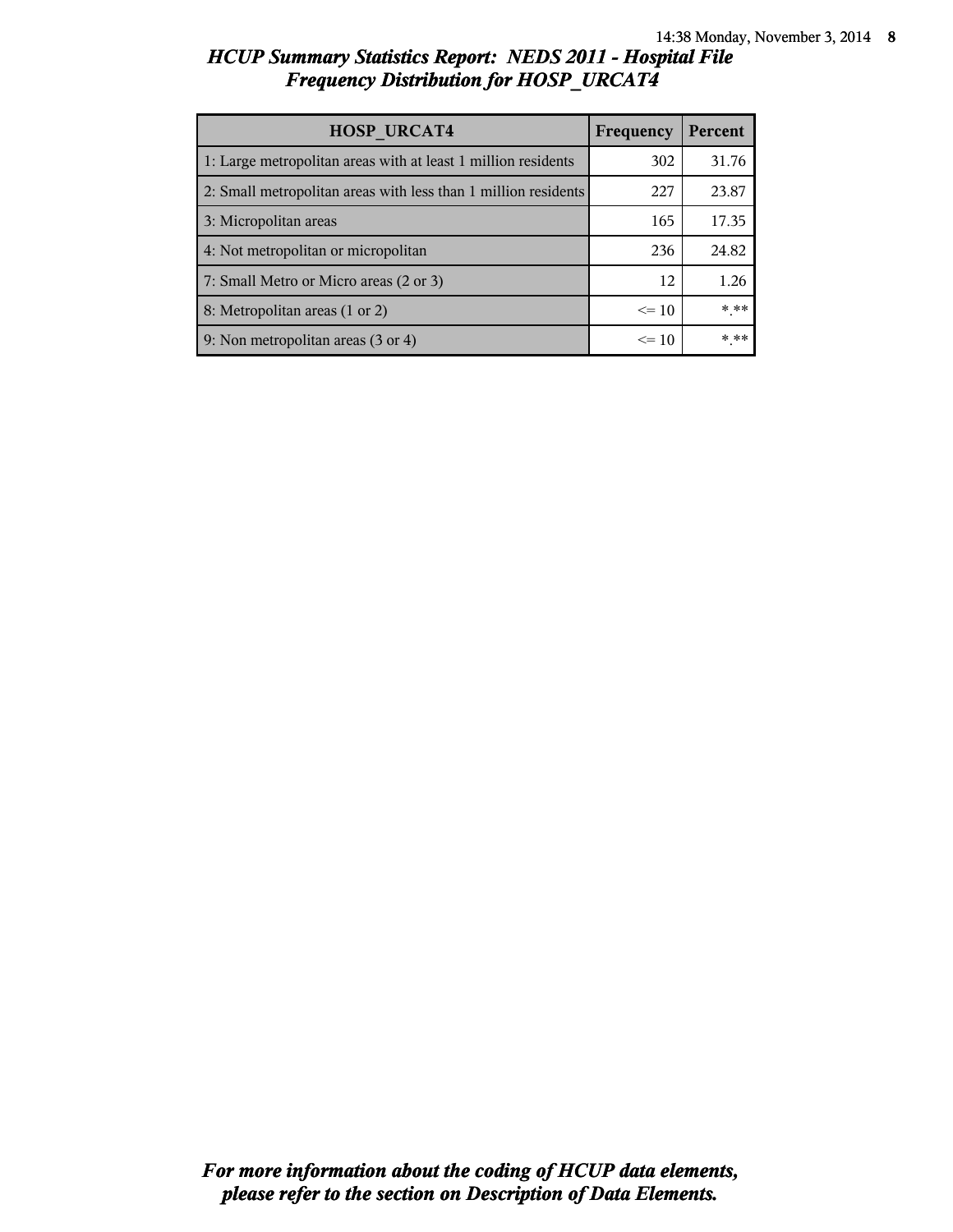## *HCUP Summary Statistics Report: NEDS 2011 - Hospital File Frequency Distribution for HOSP\_UR\_TEACH*

| <b>HOSP UR TEACH</b>        | Frequency | Percent |
|-----------------------------|-----------|---------|
| 0: Metropolitan nonteaching | 376       | 39.54   |
| 1: Metropolitan teaching    | 171       | 17.98   |
| 2: Non-metropolitan         | 404       | 42.48   |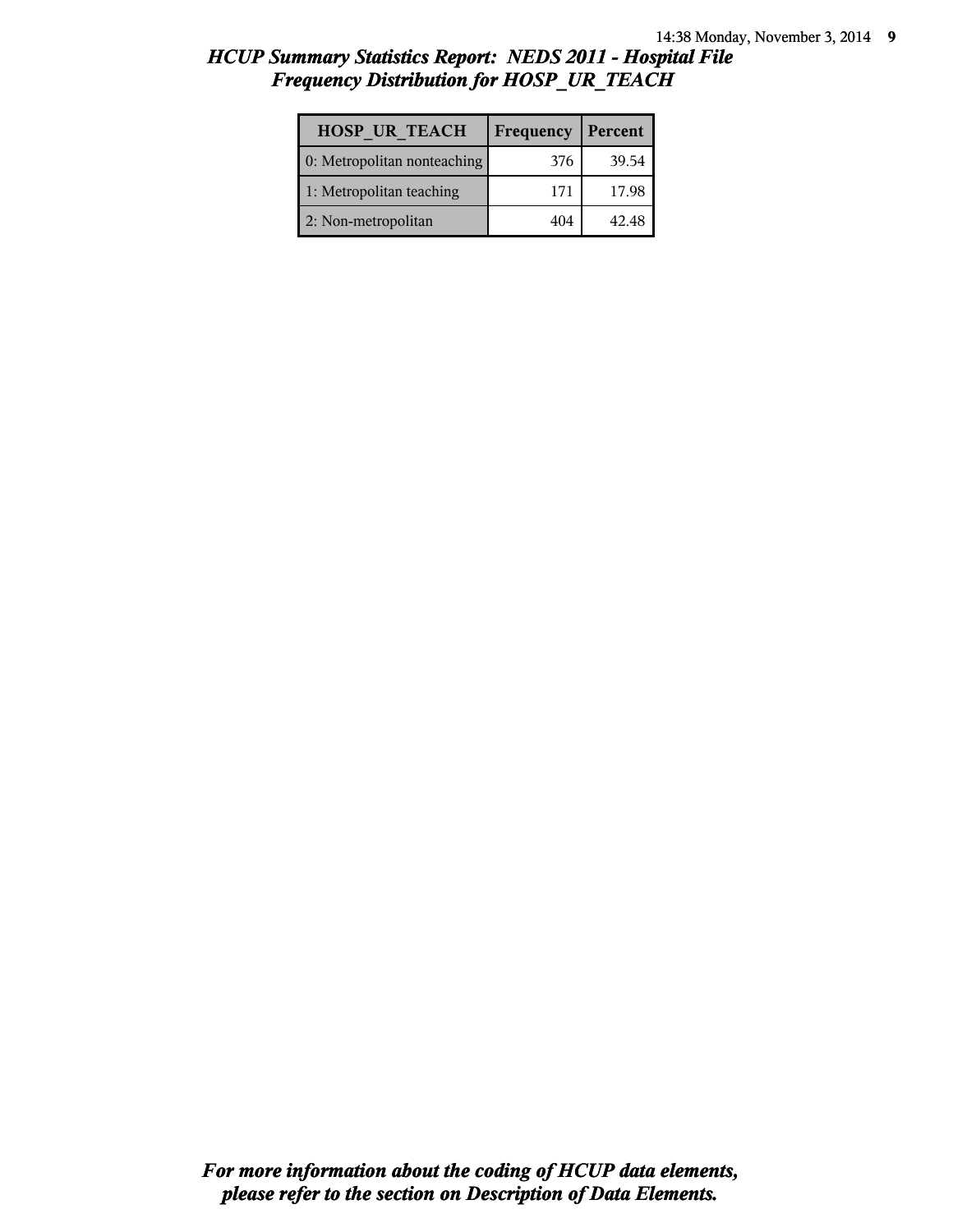## *HCUP Summary Statistics Report: NEDS 2011 - Hospital File Frequency Distribution for N\_DISC\_U*

|           | N DISC U   Frequency   Percent |        |
|-----------|--------------------------------|--------|
| Non-blank | 951                            | 100.00 |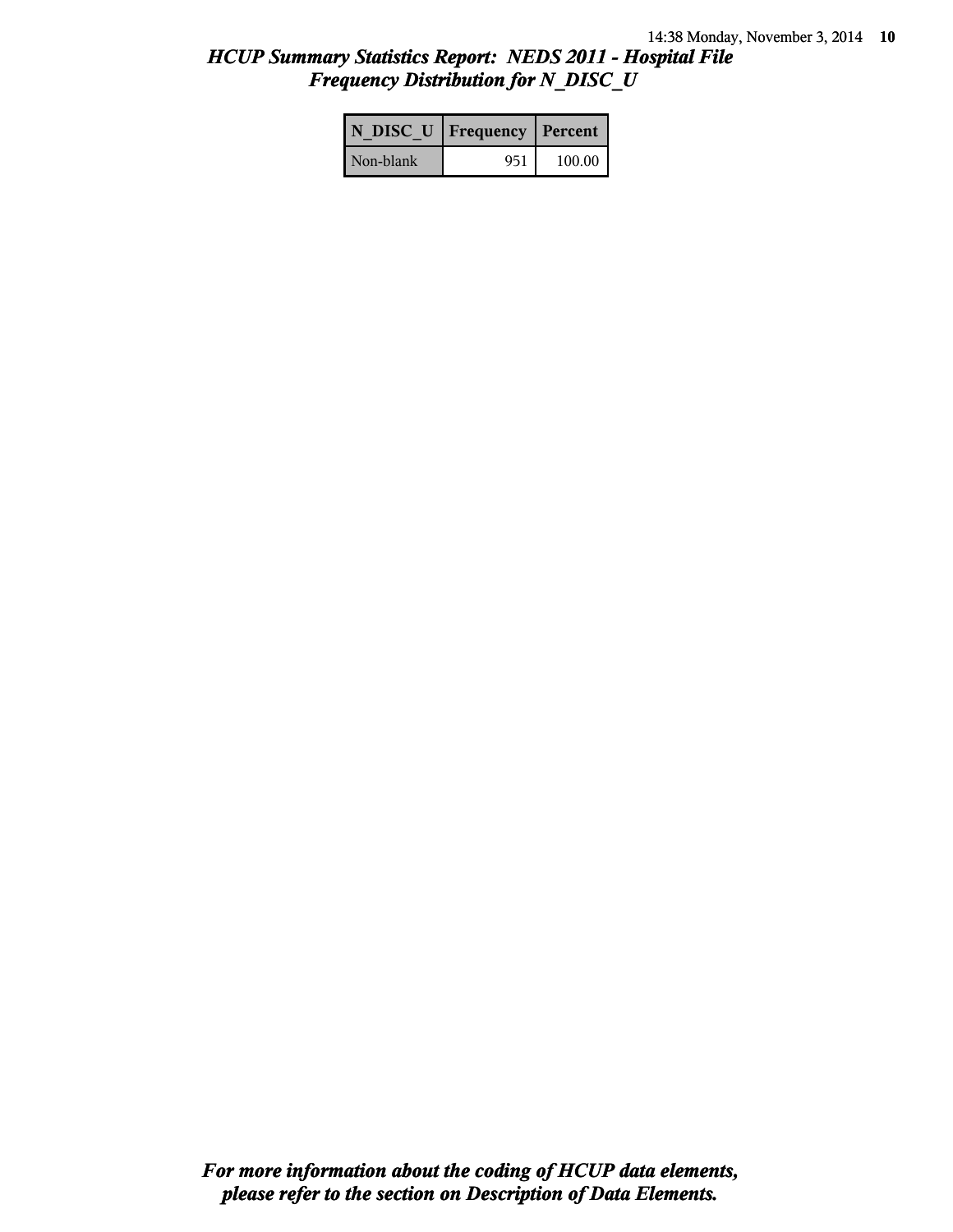## *HCUP Summary Statistics Report: NEDS 2011 - Hospital File Frequency Distribution for N\_HOSP\_U*

| N HOSP U   Frequency   Percent |     |        |
|--------------------------------|-----|--------|
| Non-blank                      | 951 | 100.00 |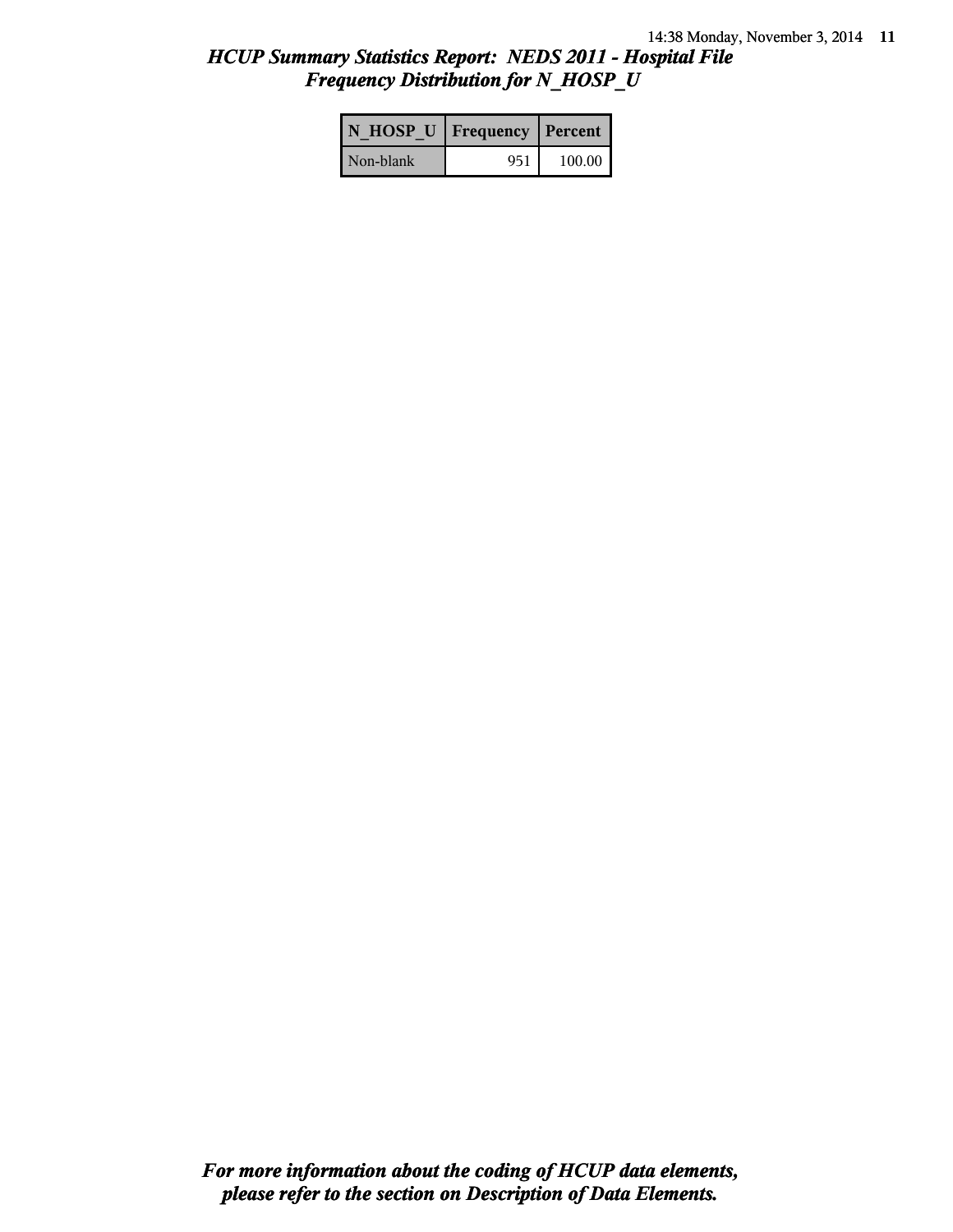## *HCUP Summary Statistics Report: NEDS 2011 - Hospital File Frequency Distribution for S\_DISC\_U*

| S DISC U   Frequency   Percent |     |          |
|--------------------------------|-----|----------|
| Non-blank                      | 951 | $100.00$ |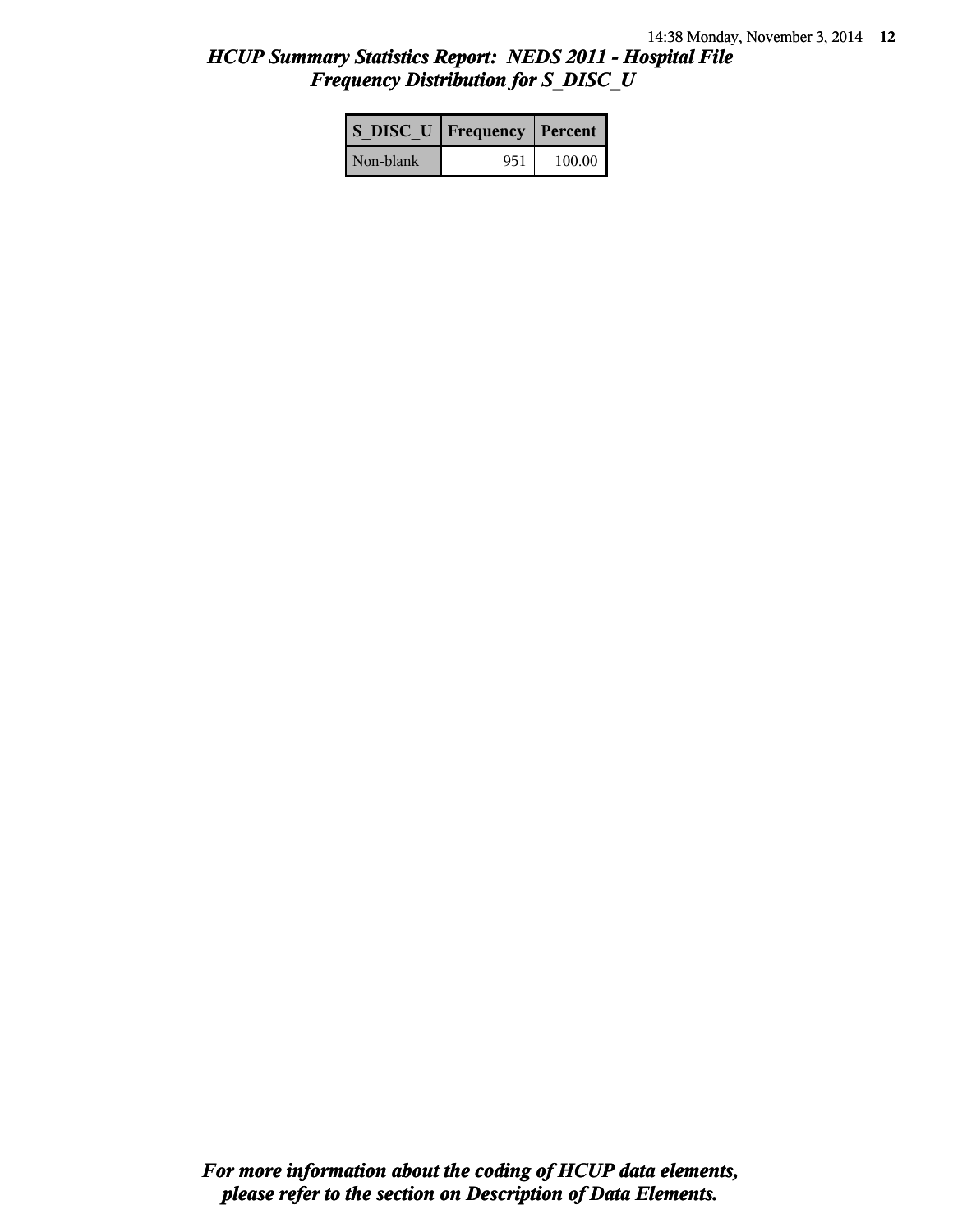## *HCUP Summary Statistics Report: NEDS 2011 - Hospital File Frequency Distribution for S\_HOSP\_U*

| S HOSP U Frequency   Percent |     |          |
|------------------------------|-----|----------|
| Non-blank                    | 951 | $100.00$ |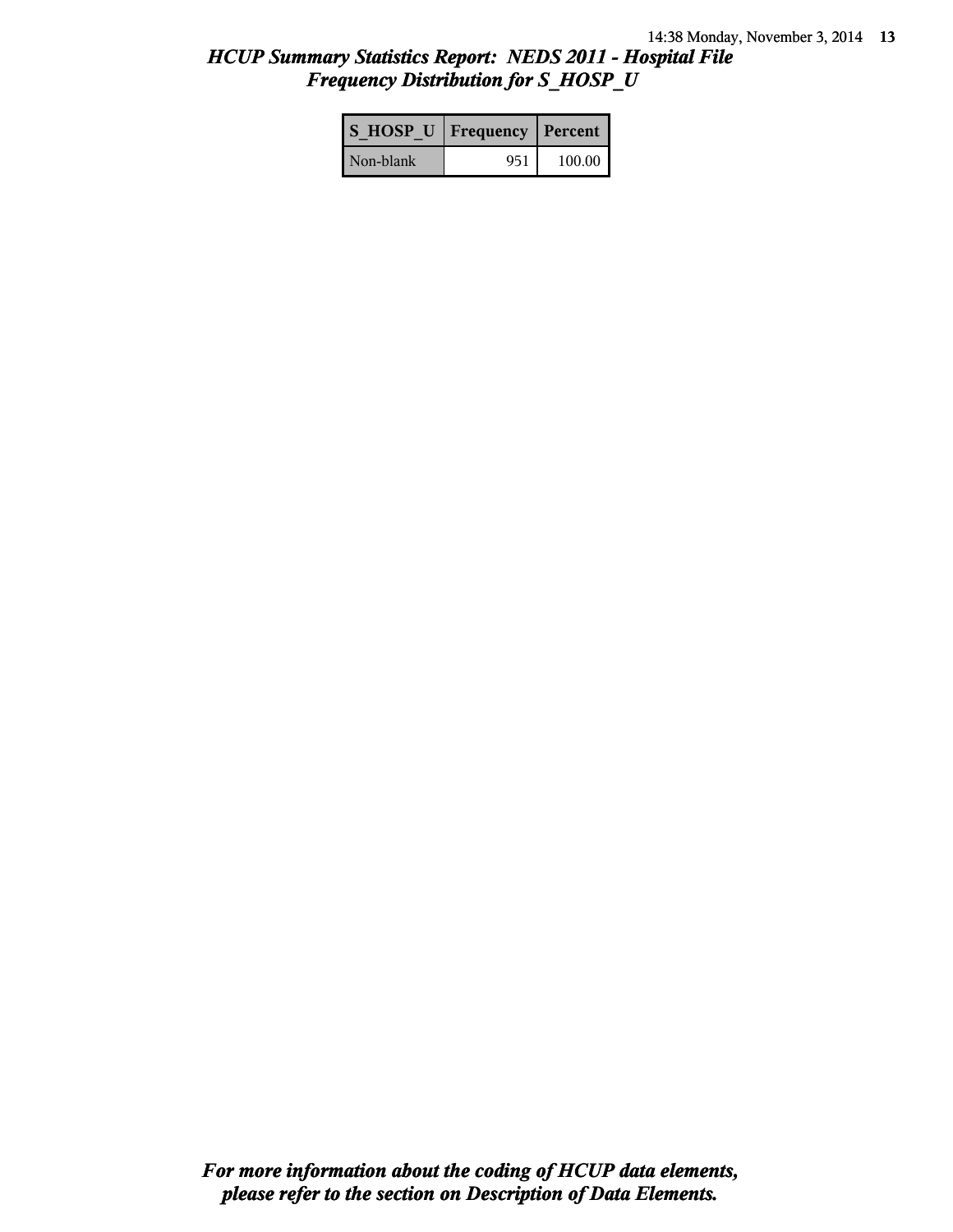## *HCUP Summary Statistics Report: NEDS 2011 - Hospital File Frequency Distribution for TOTAL\_EDVISITS*

| <b>TOTAL EDVISITS Frequency Percent</b> |     |        |
|-----------------------------------------|-----|--------|
| Non-blank                               | 951 | 100.00 |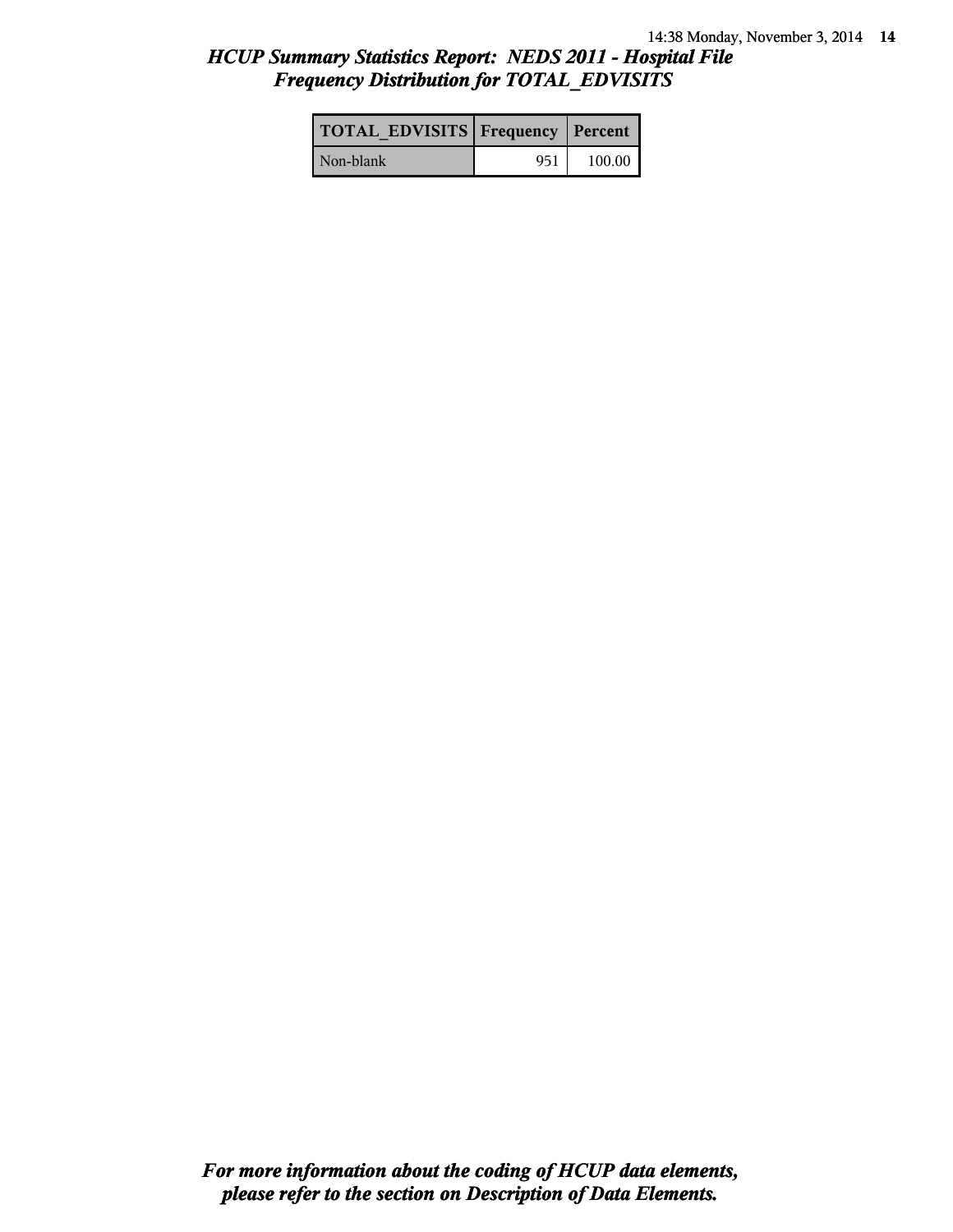## *HCUP Summary Statistics Report: NEDS 2011 - Hospital File Frequency Distribution for YEAR*

|      | <b>YEAR</b> Frequency | Percent |  |
|------|-----------------------|---------|--|
| 2011 | 951                   | 100.00  |  |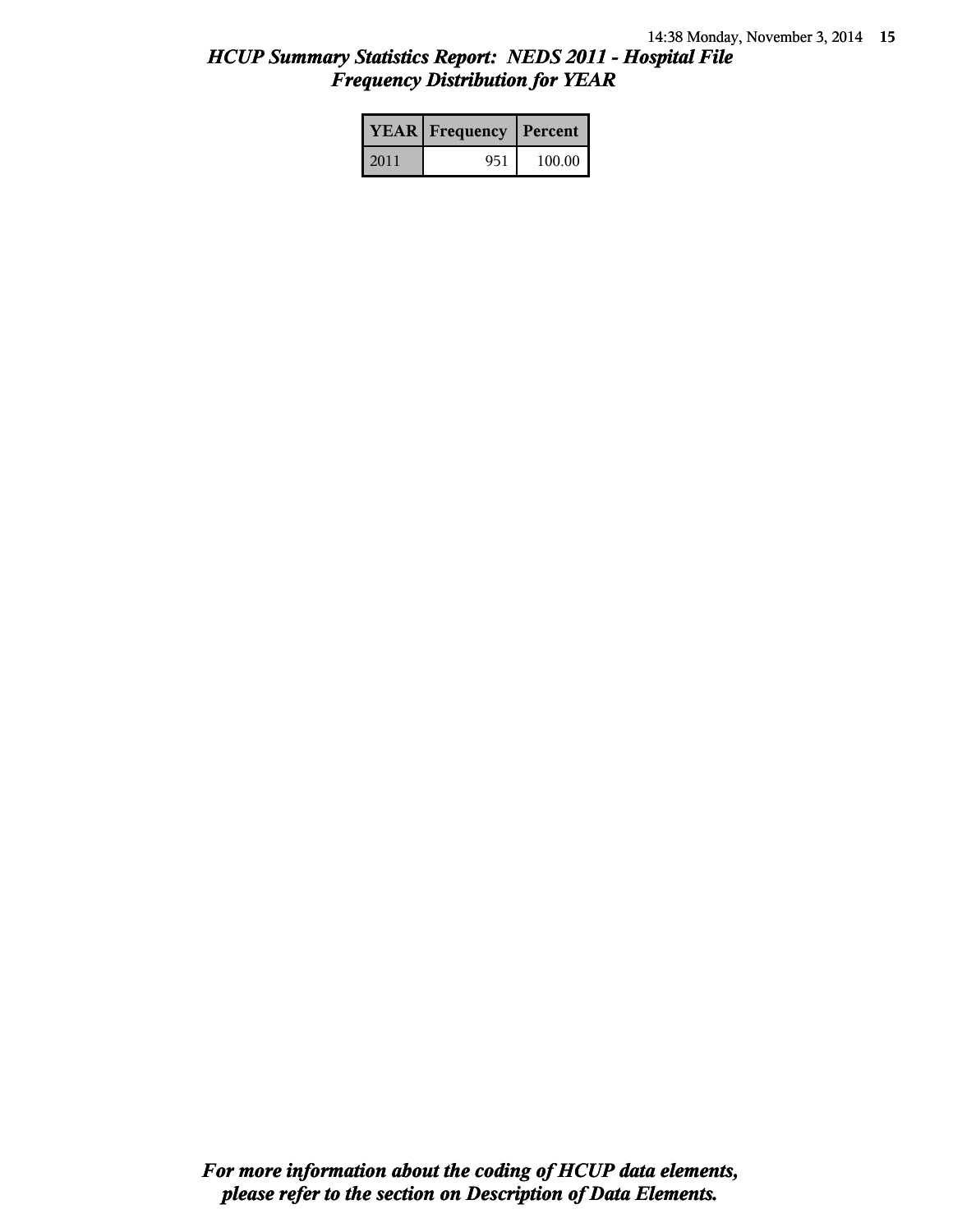| <b>Moments</b>         |            |                         |            |  |
|------------------------|------------|-------------------------|------------|--|
| N                      | 951        | <b>Sum Weights</b>      | 951        |  |
| Mean                   | 4.72646464 | <b>Sum Observations</b> | 4494.86787 |  |
| <b>Std Deviation</b>   | 1.3077173  | Variance                | 1.71012455 |  |
| <b>Skewness</b>        | 3.91788952 | <b>Kurtosis</b>         | 52.7852997 |  |
| <b>Uncorrected SS</b>  | 22869.4524 | <b>Corrected SS</b>     | 1624.61832 |  |
| <b>Coeff Variation</b> | 27.6679803 | <b>Std Error Mean</b>   | 0.04240564 |  |

#### *Variable: DISCWT (Weight to ED Visits in AHA universe)*

| <b>Basic Statistical Measures</b> |          |                            |          |
|-----------------------------------|----------|----------------------------|----------|
| Location                          |          | <b>Variability</b>         |          |
| Mean                              | 4.726465 | <b>Std Deviation</b>       | 1.30772  |
| <b>Median</b>                     | 4.584863 | <b>Variance</b>            | 1.71012  |
| Mode                              | 6.034775 | Range                      | 23.55966 |
|                                   |          | <b>Interquartile Range</b> | 1.55724  |

| Tests for Location: Mu0=0 |                             |        |                     |         |
|---------------------------|-----------------------------|--------|---------------------|---------|
| <b>Test</b>               | <b>Statistic</b><br>p Value |        |                     |         |
| Student's t               | 111.4584                    |        | Pr >  t             | < 0.001 |
| <b>Sign</b>               | M                           |        | 475.5 $ Pr \ge  M $ | < 0.001 |
| <b>Signed Rank</b>        | <b>S</b>                    | 226338 | $Pr \geq  S $       | < 0001  |

| <b>Quantiles (Definition 5)</b> |                 |  |
|---------------------------------|-----------------|--|
| Quantile                        | <b>Estimate</b> |  |
| 100% Max                        | 24.139099       |  |
| 99%                             | 7.387051        |  |
| 95%                             | 6.076321        |  |
| 90%                             | 6.034775        |  |
| 75% Q3                          | 5.569844        |  |
| 50% Median                      | 4.584863        |  |
| 25% Q1                          | 4.012608        |  |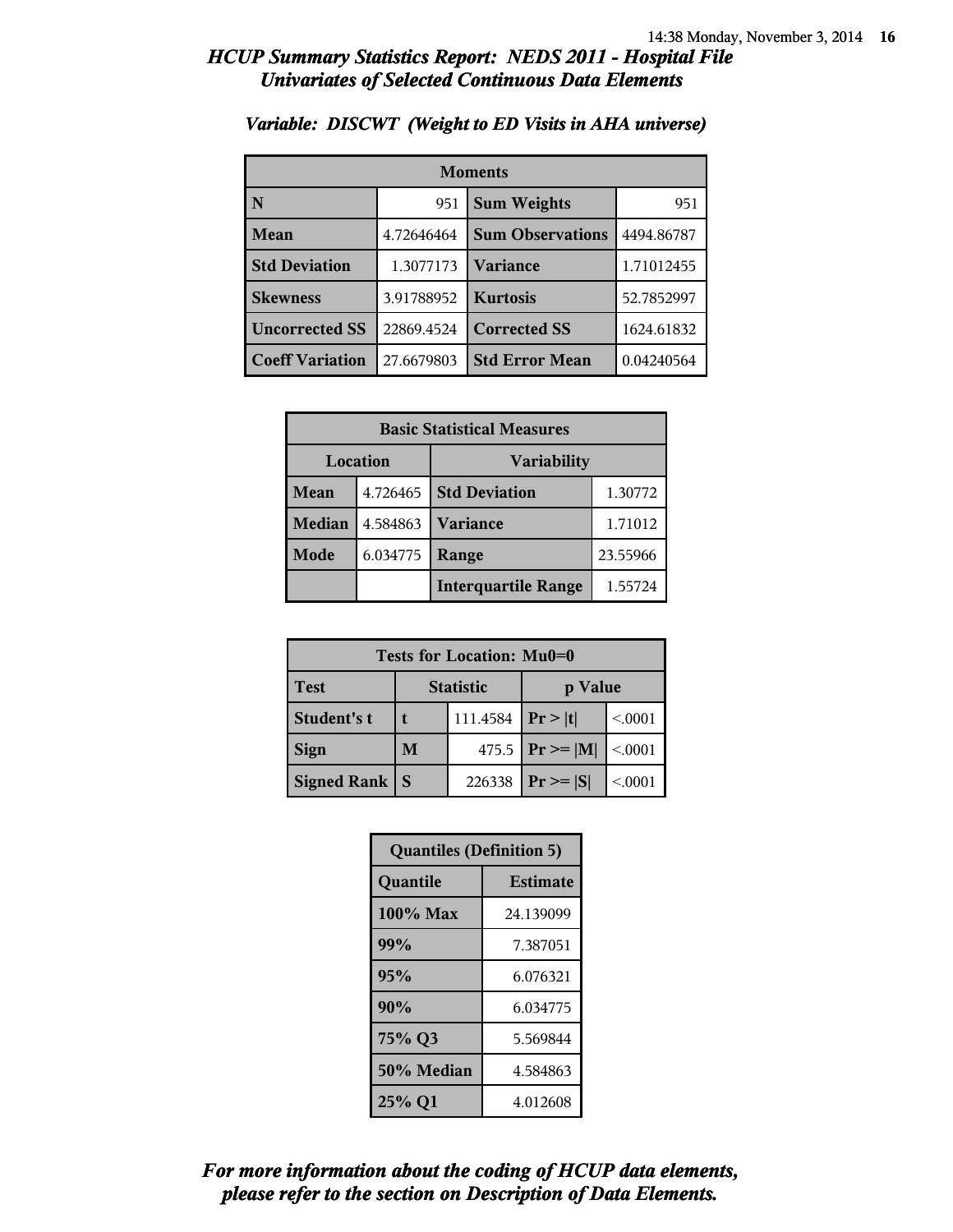| <b>Quantiles (Definition 5)</b> |          |  |
|---------------------------------|----------|--|
| <b>Estimate</b><br>Quantile     |          |  |
| 10%                             | 2.951770 |  |
| 5%                              | 2.882030 |  |
| 1%                              | 2.861897 |  |
| $0\%$ Min<br>0.579439           |          |  |

*Variable: DISCWT (Weight to ED Visits in AHA universe)*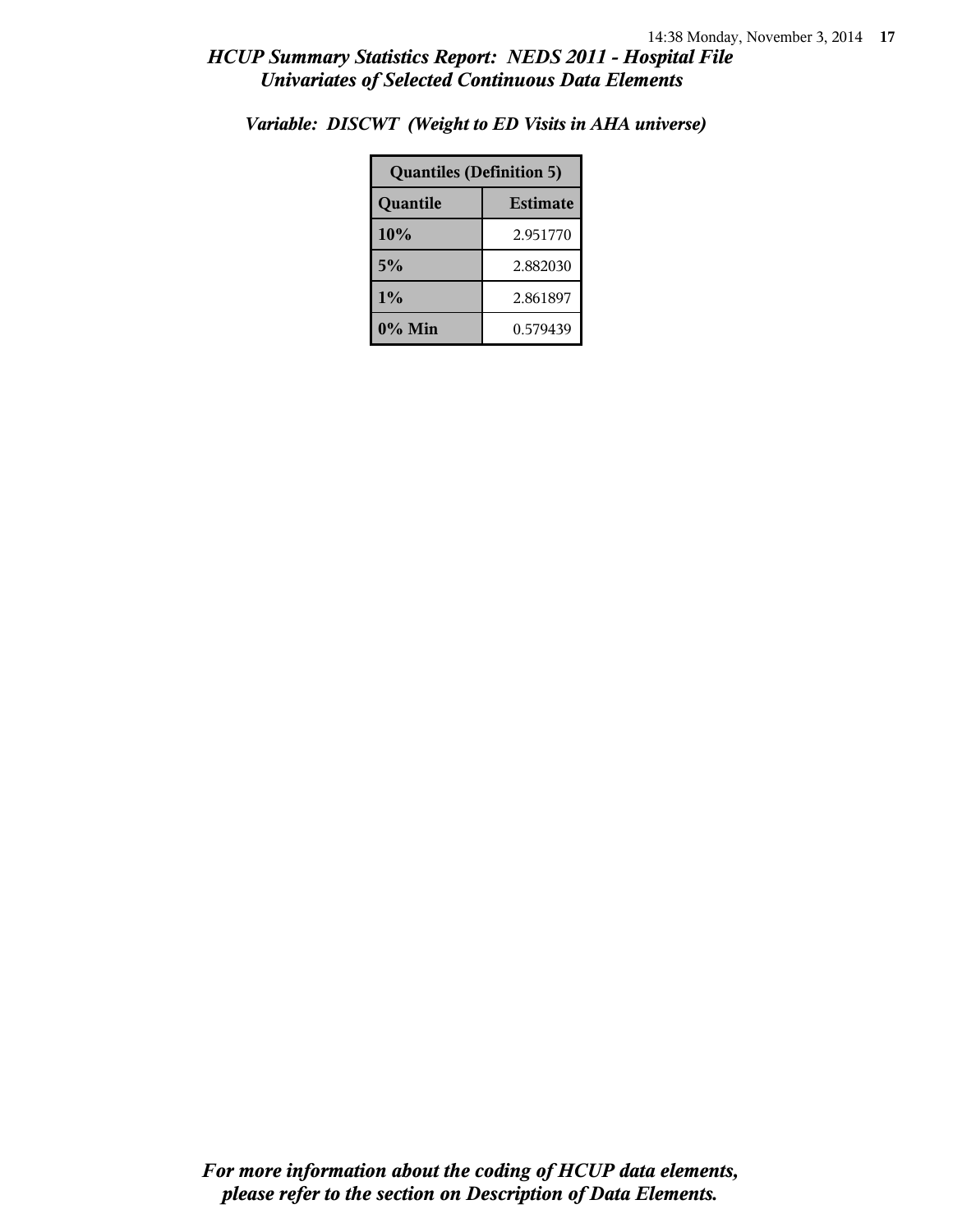| <b>Moments</b>         |            |                         |            |
|------------------------|------------|-------------------------|------------|
| N                      | 951        | <b>Sum Weights</b>      | 951        |
| Mean                   | 4.89274448 | <b>Sum Observations</b> | 4653       |
| <b>Std Deviation</b>   | 0.50651264 | Variance                | 0.25655505 |
| <b>Skewness</b>        | 1.20928518 | <b>Kurtosis</b>         | 30.9859899 |
| <b>Uncorrected SS</b>  | 23009.6674 | <b>Corrected SS</b>     | 243.727298 |
| <b>Coeff Variation</b> | 10.3523214 | <b>Std Error Mean</b>   | 0.0164248  |

#### *Variable: HOSPWT (Weight to hospitals in AHA universe)*

| <b>Basic Statistical Measures</b> |          |                            |         |
|-----------------------------------|----------|----------------------------|---------|
| Location                          |          | Variability                |         |
| <b>Mean</b>                       | 4.892744 | <b>Std Deviation</b>       | 0.50651 |
| <b>Median</b>                     | 4.923077 | <b>Variance</b>            | 0.25656 |
| Mode                              | 5.000000 | Range                      | 8.00000 |
|                                   |          | <b>Interquartile Range</b> | 0.13297 |

| Tests for Location: Mu0=0 |   |                  |                     |         |
|---------------------------|---|------------------|---------------------|---------|
| <b>Test</b>               |   | <b>Statistic</b> | p Value             |         |
| Student's t               |   | 297.8877         | Pr >  t             | < 0001  |
| <b>Sign</b>               | M |                  | 475.5 $ Pr \ge  M $ | < 0.001 |
| <b>Signed Rank</b>        | S | 226338           | $Pr \geq  S $       | < 0001  |

| <b>Quantiles (Definition 5)</b> |                 |  |
|---------------------------------|-----------------|--|
| Quantile                        | <b>Estimate</b> |  |
| $100\%$ Max                     | 9.00000         |  |
| 99%                             | 7.42857         |  |
| 95%                             | 5.00000         |  |
| 90%                             | 5.00000         |  |
| 75% Q3                          | 4.97297         |  |
| 50% Median                      | 4.92308         |  |
| 25% Q1                          | 4.84000         |  |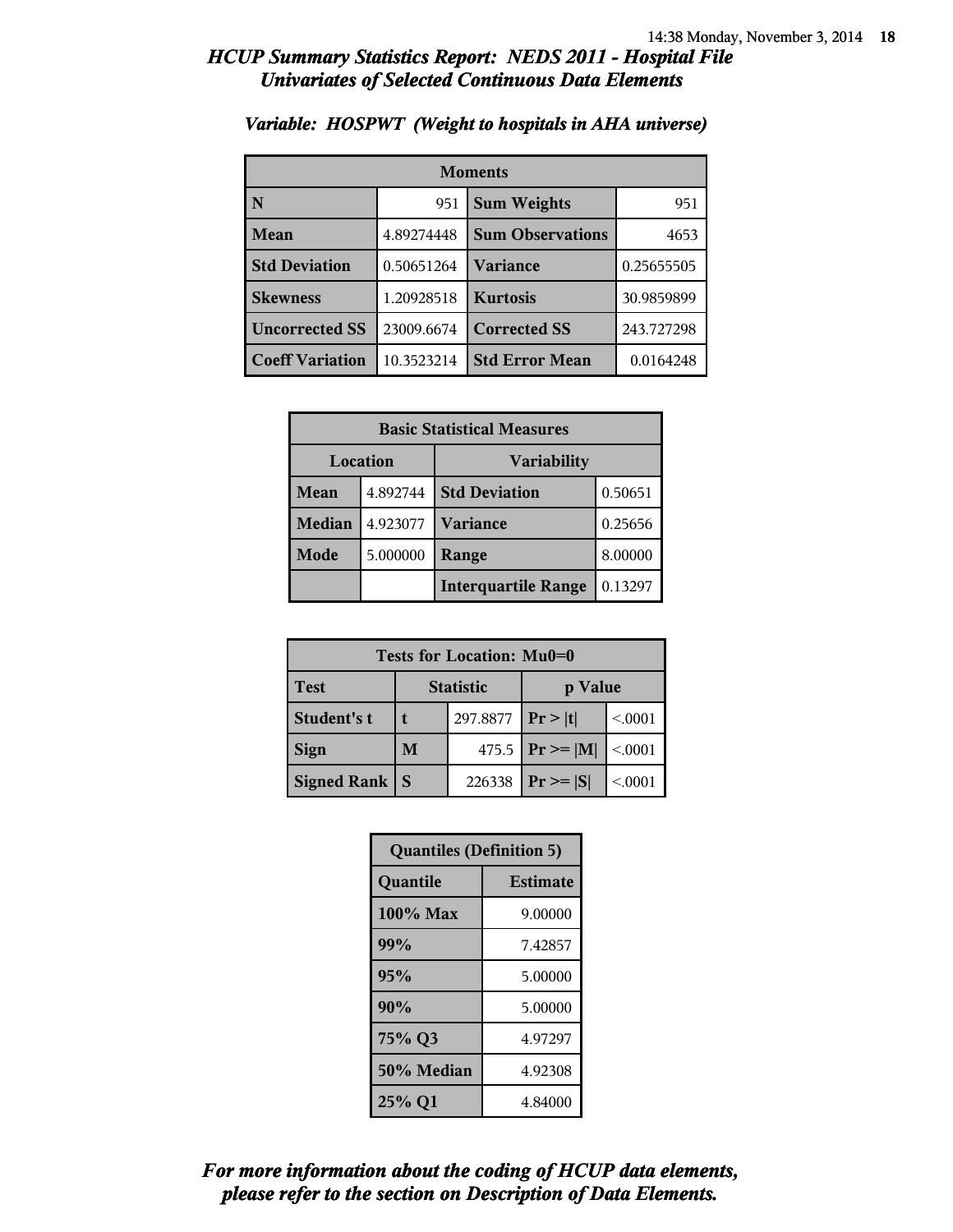| <b>Quantiles (Definition 5)</b> |         |  |
|---------------------------------|---------|--|
| <b>Estimate</b><br>Quantile     |         |  |
| 10%<br>4.60000                  |         |  |
| 5%<br>4.50000                   |         |  |
| 1%                              | 3.50000 |  |
| $0\%$ Min                       | 1.00000 |  |

*Variable: HOSPWT (Weight to hospitals in AHA universe)*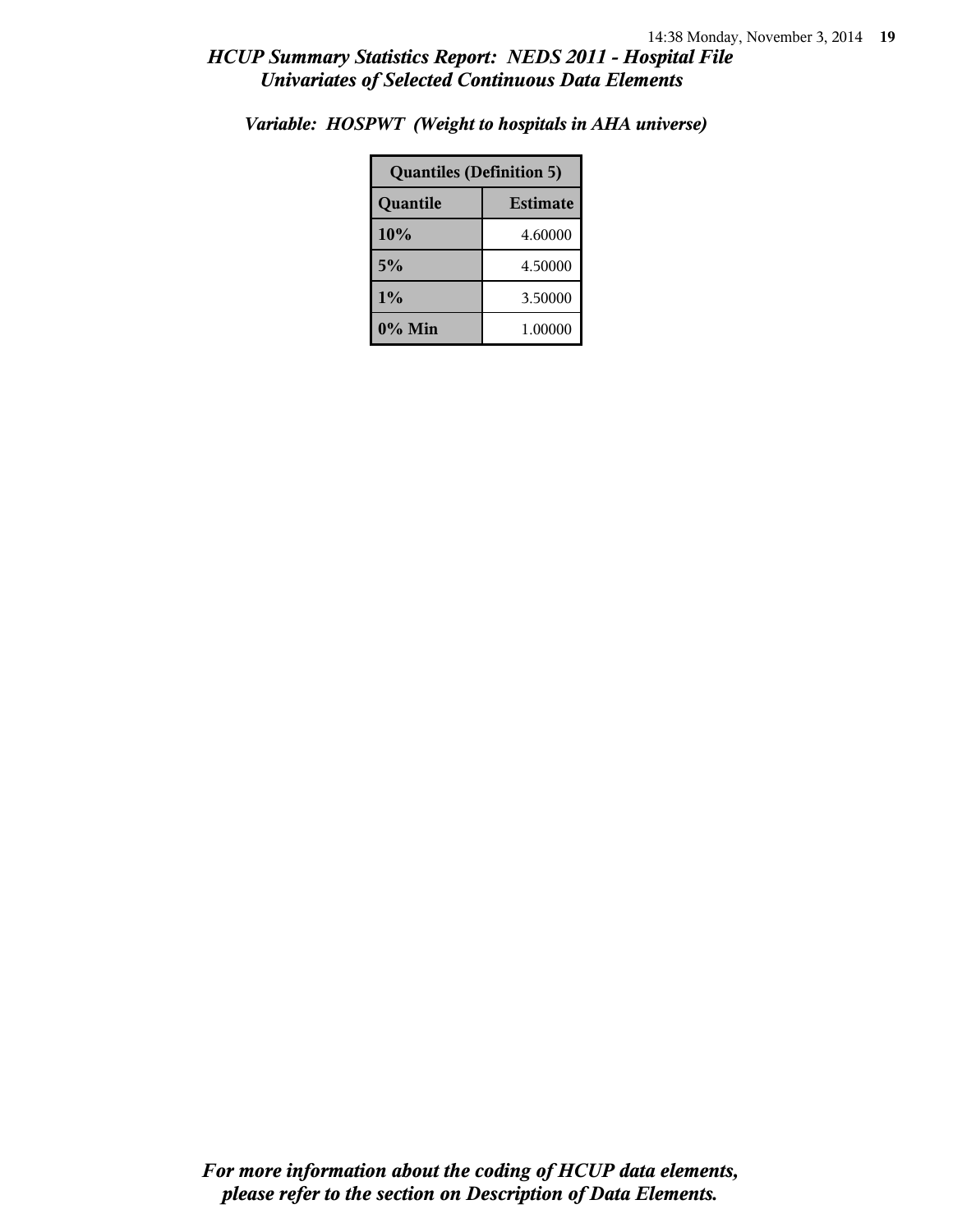| <b>Moments</b>         |            |                         |              |  |
|------------------------|------------|-------------------------|--------------|--|
| N                      | 951        | <b>Sum Weights</b>      | 951          |  |
| Mean                   | 2298152.26 | <b>Sum Observations</b> | 2185542796   |  |
| <b>Std Deviation</b>   | 1483410.34 | <b>Variance</b>         | 2.20051E12   |  |
| <b>Skewness</b>        | 0.76235845 | <b>Kurtosis</b>         | $-0.2138726$ |  |
| <b>Uncorrected SS</b>  | 7.11319E15 | <b>Corrected SS</b>     | 2.09048E15   |  |
| <b>Coeff Variation</b> | 64.5479575 | <b>Std Error Mean</b>   | 48102.8761   |  |

#### *Variable: N\_DISC\_U (Number of AHA universe ED visits in NEDS\_STRATUM)*

| <b>Basic Statistical Measures</b> |         |                            |            |  |
|-----------------------------------|---------|----------------------------|------------|--|
| <b>Location</b><br>Variability    |         |                            |            |  |
| Mean                              | 2298152 | <b>Std Deviation</b>       | 1483410    |  |
| <b>Median</b>                     | 1961862 | Variance                   | 2.20051E12 |  |
| <b>Mode</b>                       | 1294429 | Range                      | 6277837    |  |
|                                   |         | <b>Interquartile Range</b> | 2281369    |  |

| Tests for Location: Mu0=0 |                             |          |                     |         |  |
|---------------------------|-----------------------------|----------|---------------------|---------|--|
| <b>Test</b>               | <b>Statistic</b><br>p Value |          |                     |         |  |
| Student's t               |                             | 47.77578 | Pr >  t             | < 0001  |  |
| <b>Sign</b>               | M                           |          | 475.5 $ Pr \ge  M $ | < 0.001 |  |
| <b>Signed Rank</b>        | $Pr \geq  S $               | < 0001   |                     |         |  |

| <b>Quantiles (Definition 5)</b> |                 |  |
|---------------------------------|-----------------|--|
| Quantile                        | <b>Estimate</b> |  |
| 100% Max                        | 6375764         |  |
| 99%                             | 6375764         |  |
| 95%                             | 5209019         |  |
| 90%                             | 4416872         |  |
| 75% Q3                          | 3409972         |  |
| 50% Median<br>1961862           |                 |  |
| 25% Q1                          | 1128603         |  |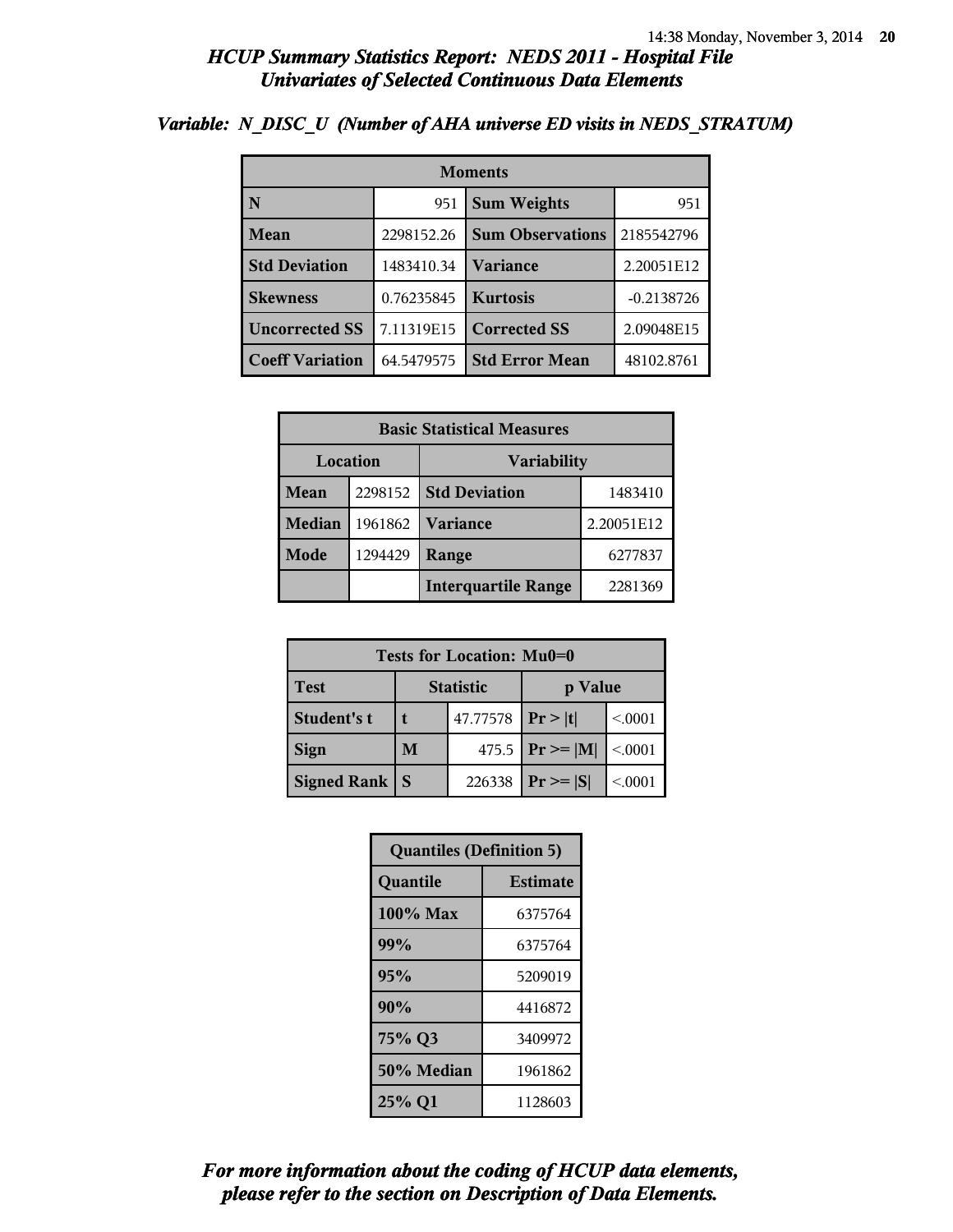*Variable: N\_DISC\_U (Number of AHA universe ED visits in NEDS\_STRATUM)*

| <b>Quantiles (Definition 5)</b> |        |  |
|---------------------------------|--------|--|
| Quantile<br><b>Estimate</b>     |        |  |
| 10%                             | 759738 |  |
| 5%                              | 456267 |  |
| $1\%$                           | 227461 |  |
| $0\%$ Min                       | 97927  |  |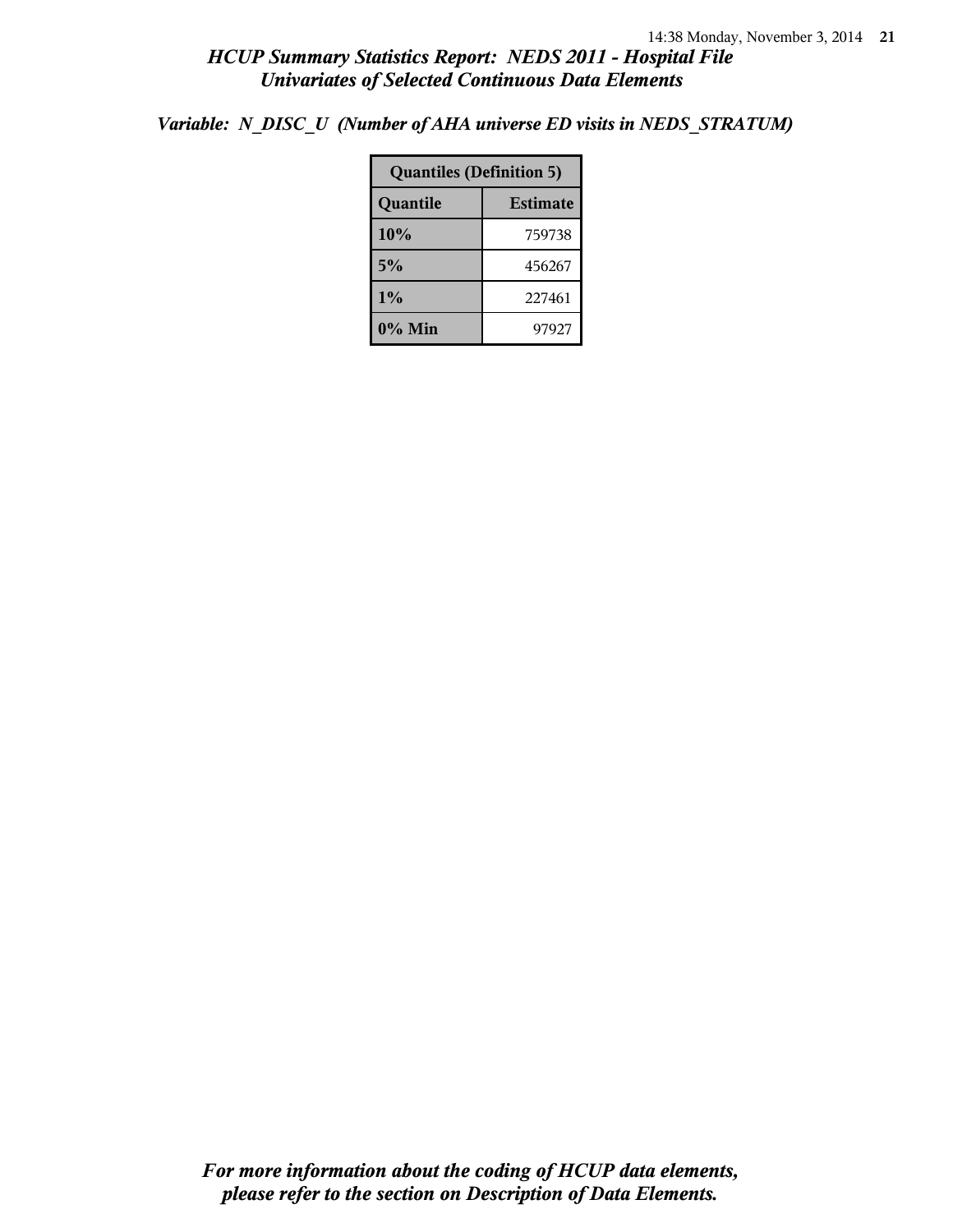| <b>Moments</b>         |            |                         |              |  |
|------------------------|------------|-------------------------|--------------|--|
| N                      | 951        | <b>Sum Weights</b>      | 951          |  |
| Mean                   | 112.29653  | <b>Sum Observations</b> | 106794       |  |
| <b>Std Deviation</b>   | 67.7054486 | Variance                | 4584.02777   |  |
| <b>Skewness</b>        | 0.27577852 | <b>Kurtosis</b>         | $-0.9708901$ |  |
| <b>Uncorrected SS</b>  | 16347422   | <b>Corrected SS</b>     | 4354826.38   |  |
| <b>Coeff Variation</b> | 60.2916658 | <b>Std Error Mean</b>   | 2.1954996    |  |

#### *Variable: N\_HOSP\_U (Number of AHA universe hospitals in NEDS\_STRATUM)*

| <b>Basic Statistical Measures</b> |          |                            |           |  |
|-----------------------------------|----------|----------------------------|-----------|--|
| Location<br><b>Variability</b>    |          |                            |           |  |
| Mean                              | 112.2965 | <b>Std Deviation</b>       | 67.70545  |  |
| <b>Median</b>                     | 103.0000 | <b>Variance</b>            | 4584      |  |
| Mode                              | 247.0000 | Range                      | 245.00000 |  |
|                                   |          | <b>Interquartile Range</b> | 128.00000 |  |

| Tests for Location: Mu0=0 |                             |          |                     |         |  |
|---------------------------|-----------------------------|----------|---------------------|---------|--|
| <b>Test</b>               | <b>Statistic</b><br>p Value |          |                     |         |  |
| Student's t               |                             | 51.14851 | Pr >  t             | < 0001  |  |
| <b>Sign</b>               | M                           |          | 475.5 $ Pr \ge  M $ | < 0.001 |  |
| <b>Signed Rank</b>        | S                           |          | $Pr \geq  S $       | < 0001  |  |

| <b>Quantiles (Definition 5)</b> |                 |  |
|---------------------------------|-----------------|--|
| Quantile                        | <b>Estimate</b> |  |
| 100% Max                        | 247             |  |
| 99%                             | 247             |  |
| 95%                             | 247             |  |
| 90%                             | 194             |  |
| 75% Q3                          | 180             |  |
| 50% Median                      | 103             |  |
| 25% Q1                          | 52              |  |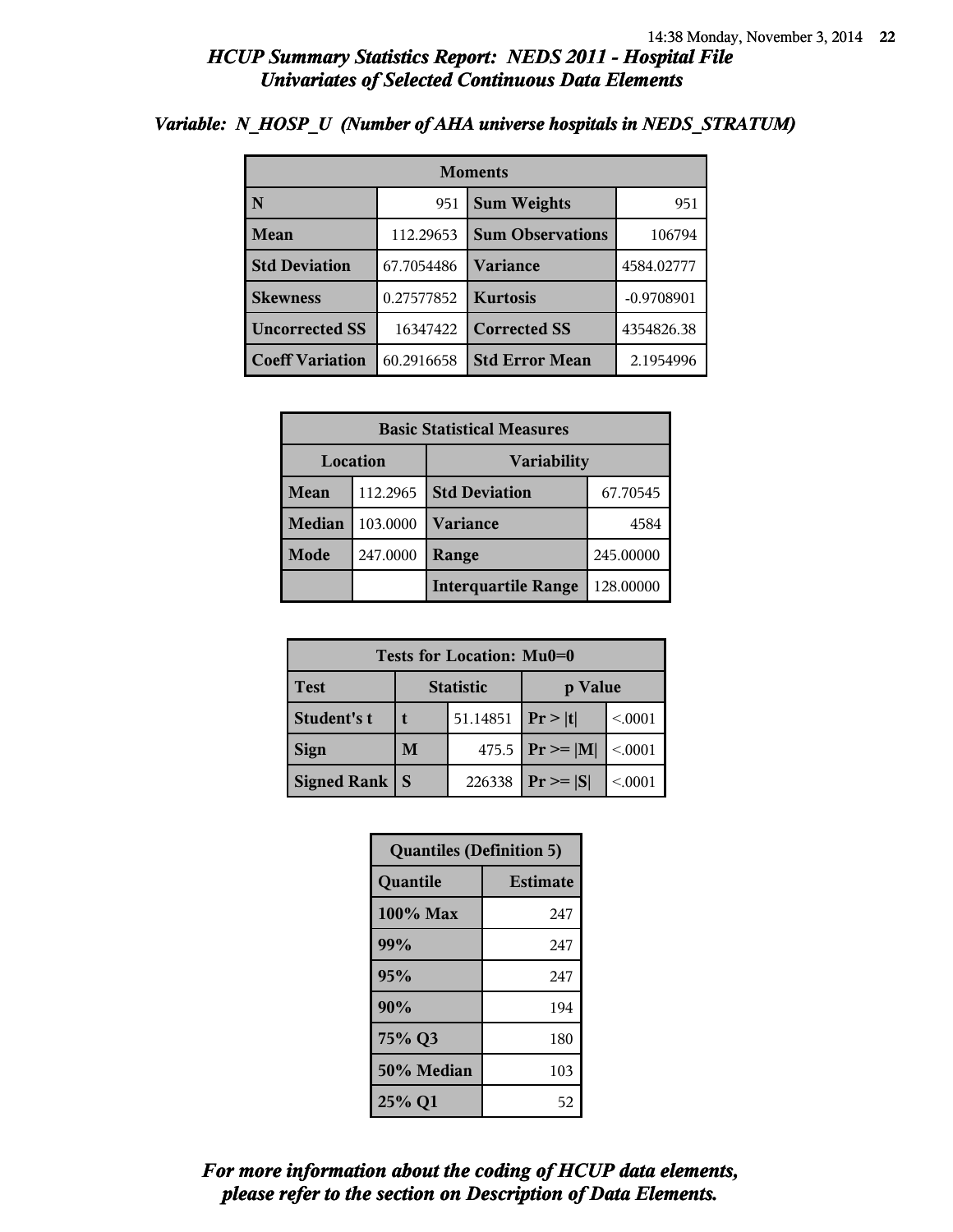*Variable: N\_HOSP\_U (Number of AHA universe hospitals in NEDS\_STRATUM)*

| <b>Quantiles (Definition 5)</b> |    |  |
|---------------------------------|----|--|
| <b>Estimate</b><br>Quantile     |    |  |
| 10%                             | 24 |  |
| 5%                              | 16 |  |
| 1%                              |    |  |
| 0% Min                          |    |  |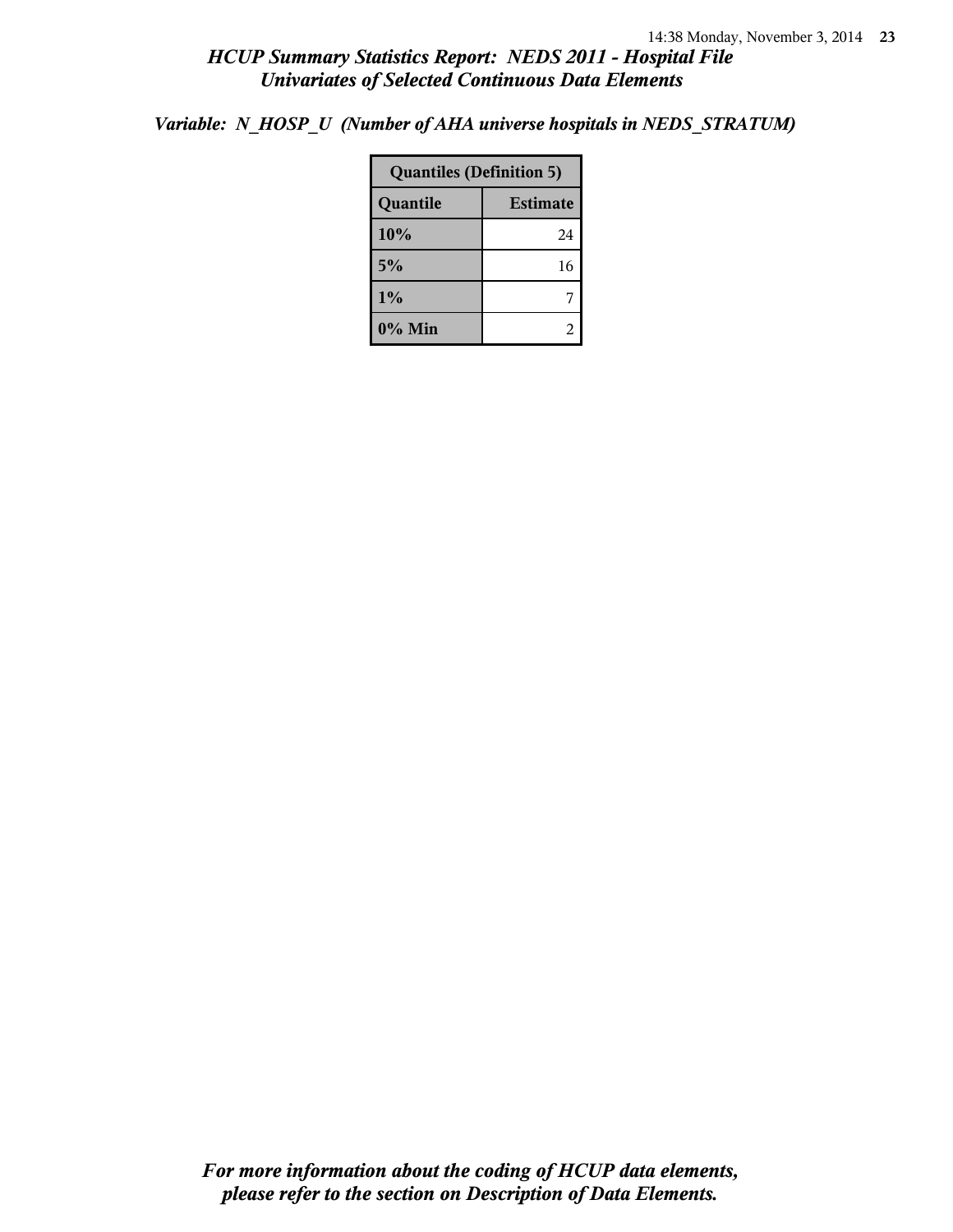| <b>Moments</b>         |            |                         |             |
|------------------------|------------|-------------------------|-------------|
| N                      | 951        | <b>Sum Weights</b>      | 951         |
| Mean                   | 516683.743 | <b>Sum Observations</b> | 491366240   |
| <b>Std Deviation</b>   | 345858.728 | Variance                | 1.19618E11  |
| <b>Skewness</b>        | 0.71008209 | <b>Kurtosis</b>         | $-0.508137$ |
| <b>Uncorrected SS</b>  | 3.67518E14 | <b>Corrected SS</b>     | 1.13637E14  |
| <b>Coeff Variation</b> | 66.9381865 | <b>Std Error Mean</b>   | 11215.2377  |

### *Variable: S\_DISC\_U (Number of sample discharges in NEDS\_STRATUM)*

| <b>Basic Statistical Measures</b> |          |                            |            |  |  |
|-----------------------------------|----------|----------------------------|------------|--|--|
|                                   | Location | <b>Variability</b>         |            |  |  |
| Mean                              | 516683.7 | <b>Std Deviation</b>       | 345859     |  |  |
| <b>Median</b>                     | 422464.0 | <b>Variance</b>            | 1.19618E11 |  |  |
| Mode                              | 214069.0 | Range                      | 1259489    |  |  |
|                                   |          | <b>Interquartile Range</b> | 557145     |  |  |

| Tests for Location: Mu0=0 |                             |        |                     |         |  |  |
|---------------------------|-----------------------------|--------|---------------------|---------|--|--|
| <b>Test</b>               | <b>Statistic</b><br>p Value |        |                     |         |  |  |
| Student's t               | 46.0698                     |        | Pr >  t             | < 0001  |  |  |
| <b>Sign</b>               | M                           |        | 475.5 $ Pr \ge  M $ | < 0.001 |  |  |
| <b>Signed Rank</b>        | -S                          | 226338 | $Pr \geq  S $       | < 0001  |  |  |

| <b>Quantiles (Definition 5)</b> |         |  |  |
|---------------------------------|---------|--|--|
| Quantile<br><b>Estimate</b>     |         |  |  |
| 100% Max                        | 1286526 |  |  |
| 99%                             | 1286526 |  |  |
| 95%                             | 1224771 |  |  |
| 90%                             | 1129935 |  |  |
| 75% Q3                          | 771214  |  |  |
| 50% Median                      | 422464  |  |  |
| 25% Q1                          | 214069  |  |  |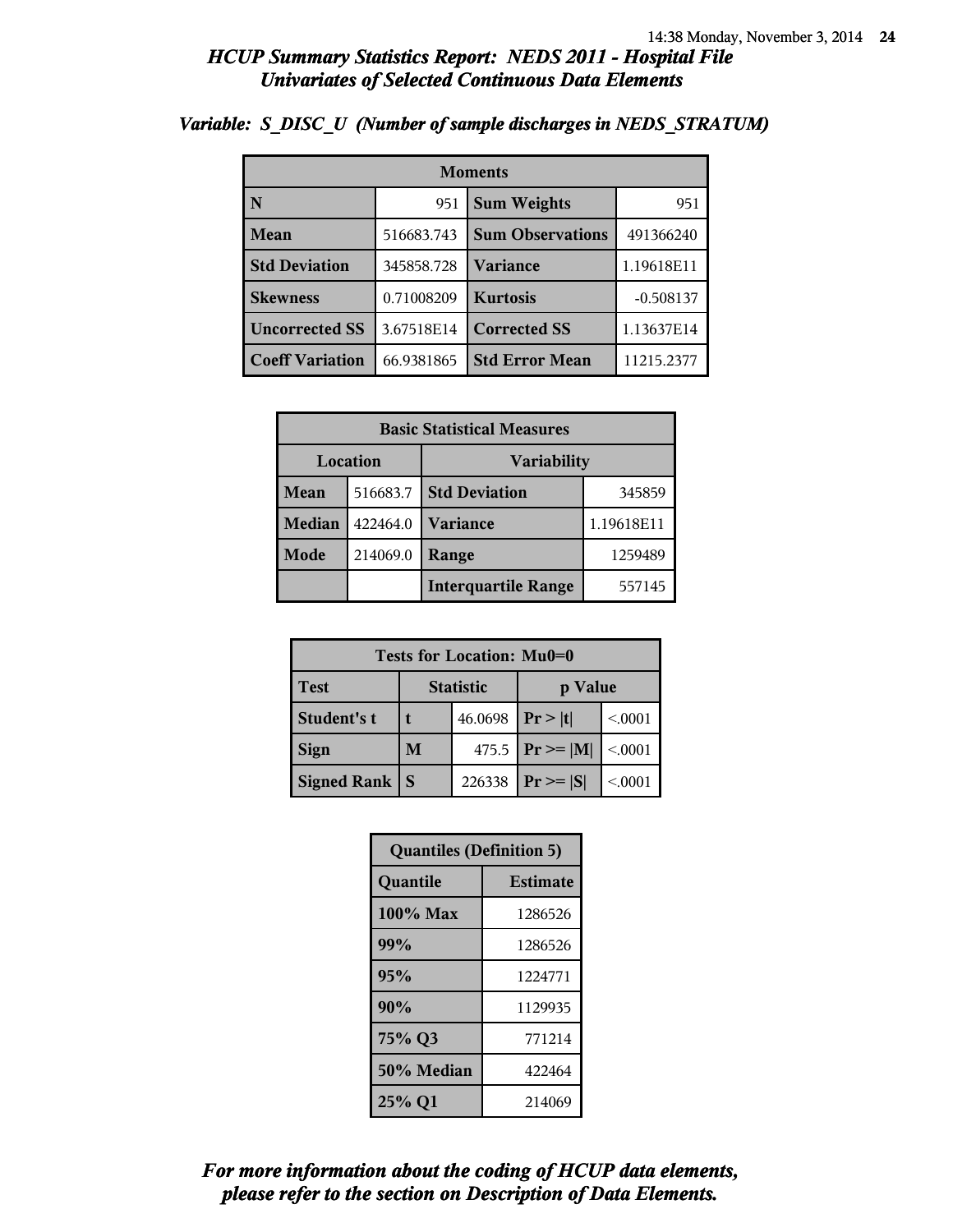| <b>Quantiles (Definition 5)</b> |        |  |
|---------------------------------|--------|--|
| <b>Estimate</b><br>Quantile     |        |  |
| 10%                             | 128218 |  |
| 5%                              | 119090 |  |
| 1%                              | 55632  |  |
| $0\%$ Min                       | 27037  |  |

*Variable: S\_DISC\_U (Number of sample discharges in NEDS\_STRATUM)*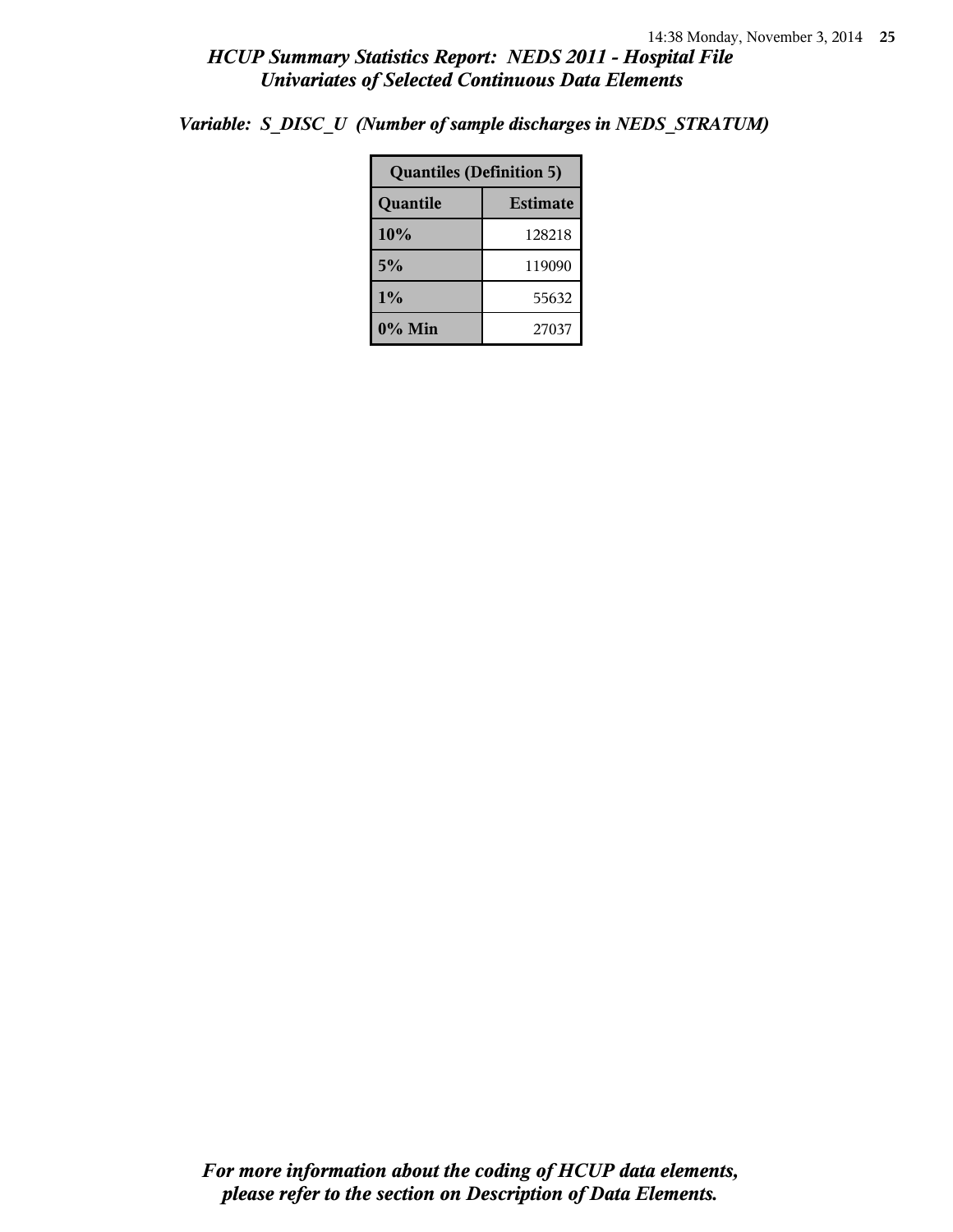| <b>Moments</b>          |            |                         |              |  |  |
|-------------------------|------------|-------------------------|--------------|--|--|
| $\overline{\mathbf{N}}$ | 951        | <b>Sum Weights</b>      | 951          |  |  |
| Mean                    | 22.7308097 | <b>Sum Observations</b> | 21617        |  |  |
| <b>Std Deviation</b>    | 13.580446  | Variance                | 184.428513   |  |  |
| <b>Skewness</b>         | 0.2843963  | <b>Kurtosis</b>         | $-0.9686519$ |  |  |
| <b>Uncorrected SS</b>   | 666579     | <b>Corrected SS</b>     | 175207.087   |  |  |
| <b>Coeff Variation</b>  | 59.7446645 | <b>Std Error Mean</b>   | 0.44037613   |  |  |

### *Variable: S\_HOSP\_U (Number of sample hospitals in NEDS\_STRATUM)*

| <b>Basic Statistical Measures</b> |          |                            |           |  |  |
|-----------------------------------|----------|----------------------------|-----------|--|--|
|                                   | Location | <b>Variability</b>         |           |  |  |
| Mean                              | 22.73081 | <b>Std Deviation</b>       | 13.58045  |  |  |
| <b>Median</b>                     | 21.00000 | <b>Variance</b>            | 184.42851 |  |  |
| Mode                              | 39.00000 | Range                      | 48.00000  |  |  |
|                                   |          | <b>Interquartile Range</b> | 25.00000  |  |  |

| Tests for Location: Mu0=0 |                             |        |                     |         |  |  |
|---------------------------|-----------------------------|--------|---------------------|---------|--|--|
| <b>Test</b>               | <b>Statistic</b><br>p Value |        |                     |         |  |  |
| Student's t               | 51.61681                    |        | Pr >  t             | < 0001  |  |  |
| <b>Sign</b>               | M                           |        | 475.5 $ Pr \ge  M $ | < 0.001 |  |  |
| <b>Signed Rank</b>        |                             | 226338 | $Pr \geq  S $       | < 0001  |  |  |

| <b>Quantiles (Definition 5)</b> |                 |  |
|---------------------------------|-----------------|--|
| Quantile                        | <b>Estimate</b> |  |
| 100% Max                        | 50              |  |
| 99%                             | 50              |  |
| 95%                             | 50              |  |
| 90%                             | 39              |  |
| 75% Q3                          | 36              |  |
| 50% Median                      | 21              |  |
| 25% Q1                          | 11              |  |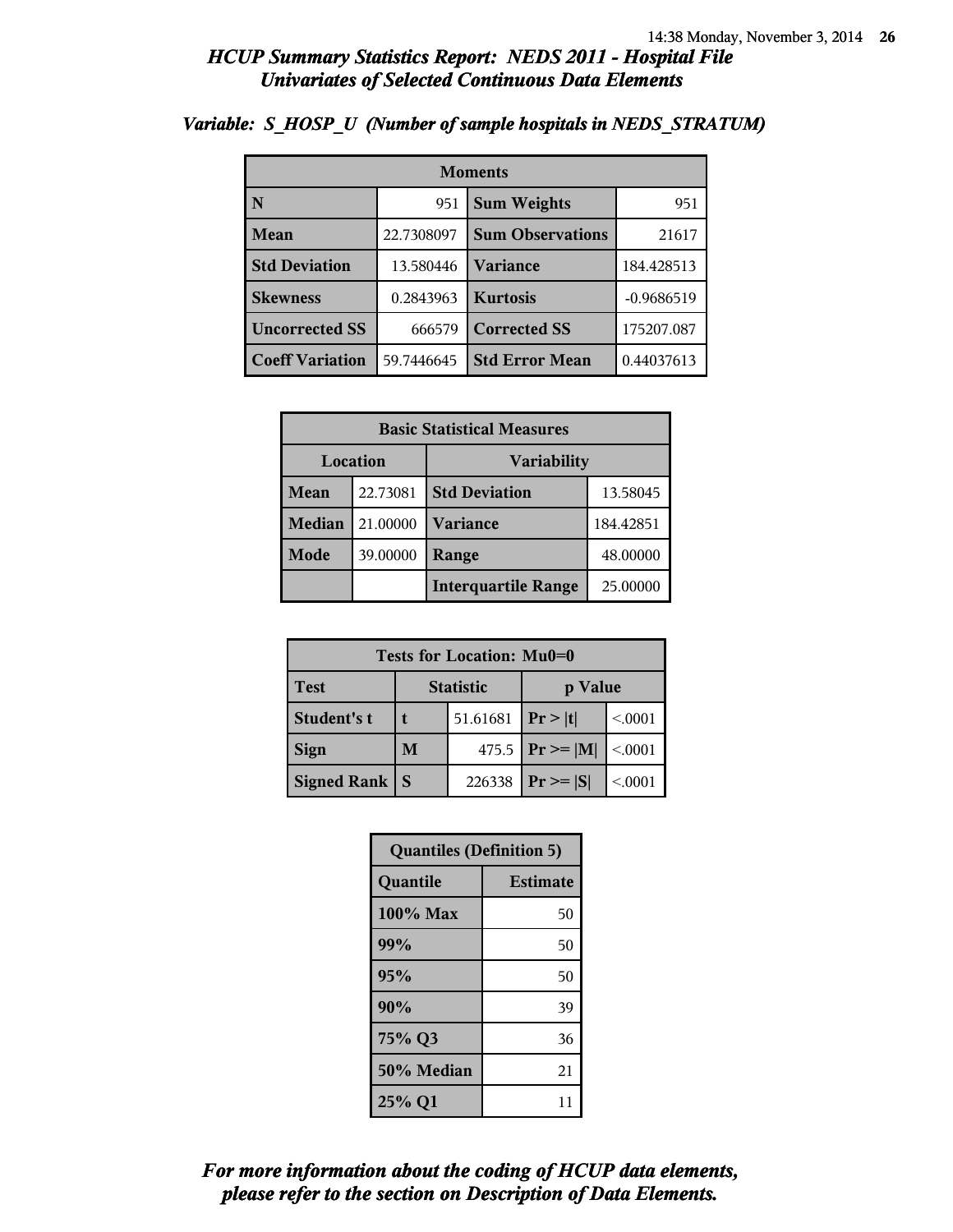*Variable: S\_HOSP\_U (Number of sample hospitals in NEDS\_STRATUM)*

| <b>Quantiles (Definition 5)</b> |   |  |
|---------------------------------|---|--|
| <b>Estimate</b><br>Quantile     |   |  |
| 10%                             | 5 |  |
| 5%                              |   |  |
| 1%                              | 2 |  |
| 0% Min                          |   |  |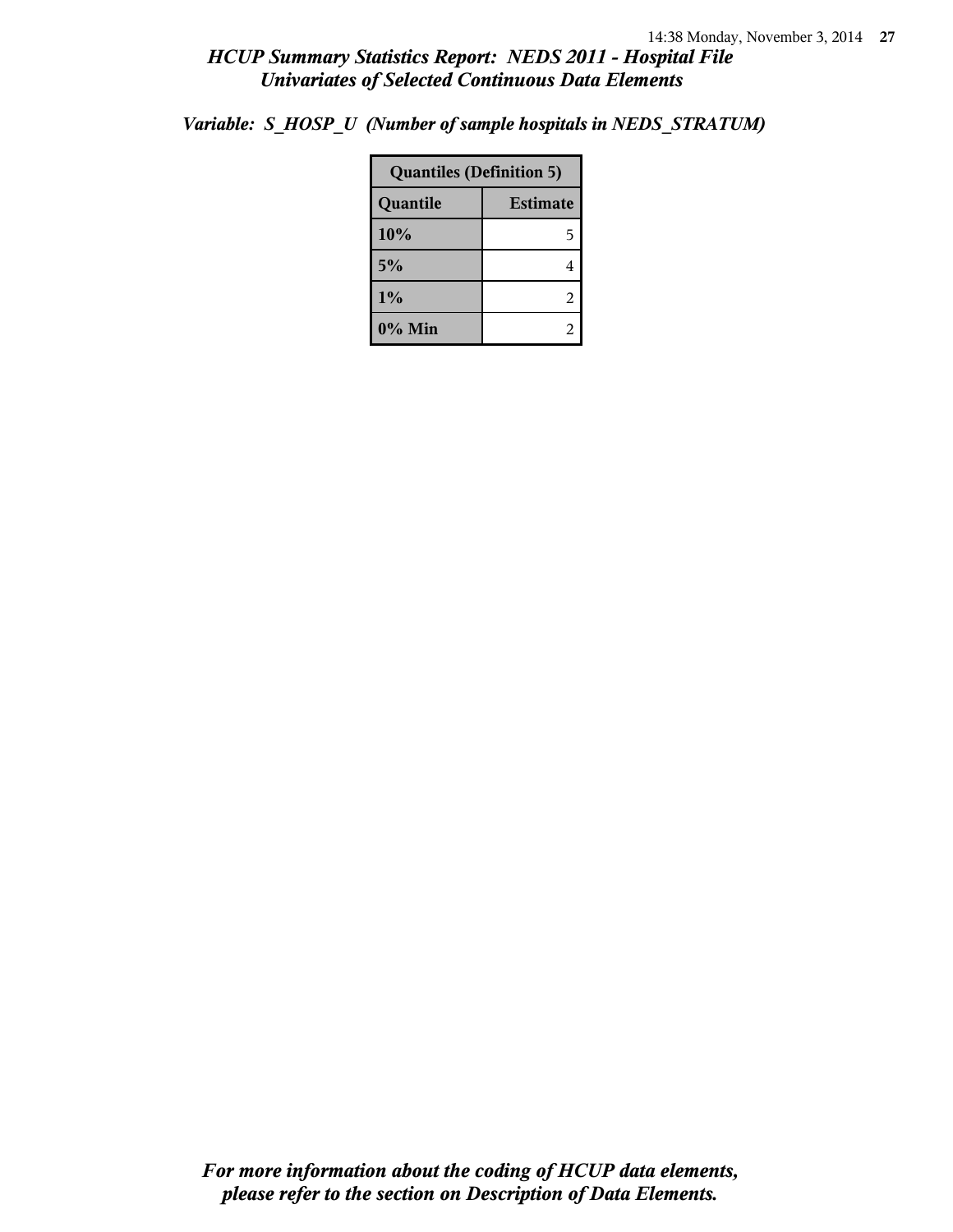#### *Variable: TOTAL\_EDVISITS (Total number of ED visits from this hospital in the NEDS)*

| <b>Moments</b>         |            |                         |            |  |  |
|------------------------|------------|-------------------------|------------|--|--|
| N                      | 951        | <b>Sum Weights</b>      | 951        |  |  |
| Mean                   | 30271.7129 | <b>Sum Observations</b> | 28788399   |  |  |
| <b>Std Deviation</b>   | 26829.2735 | <b>Variance</b>         | 719809919  |  |  |
| <b>Skewness</b>        | 1.23796264 | <b>Kurtosis</b>         | 1.31338818 |  |  |
| <b>Uncorrected SS</b>  | 1.55529E12 | <b>Corrected SS</b>     | 6.83819E11 |  |  |
| <b>Coeff Variation</b> | 88.6281976 | <b>Std Error Mean</b>   | 869.998803 |  |  |

| <b>Basic Statistical Measures</b> |          |                            |           |  |
|-----------------------------------|----------|----------------------------|-----------|--|
| Location<br>Variability           |          |                            |           |  |
| Mean                              | 30271.71 | <b>Std Deviation</b>       | 26829     |  |
| <b>Median</b>                     | 22924.00 | <b>Variance</b>            | 719809919 |  |
| Mode                              | 430.00   | Range                      | 138370    |  |
|                                   |          | <b>Interquartile Range</b> | 35636     |  |

*Note: The mode displayed is the smallest of 7 modes with a count of 2.*

| Tests for Location: Mu0=0 |                             |        |                     |         |  |  |
|---------------------------|-----------------------------|--------|---------------------|---------|--|--|
| <b>Test</b>               | <b>Statistic</b><br>p Value |        |                     |         |  |  |
| Student's t               | 34.79512                    |        | Pr >  t             | < 0.001 |  |  |
| <b>Sign</b>               | M                           |        | 475.5 $ Pr \ge  M $ | < 0.001 |  |  |
| <b>Signed Rank</b>        |                             | 226338 | $Pr \geq  S $       | < 0001  |  |  |

| <b>Quantiles (Definition 5)</b> |                 |
|---------------------------------|-----------------|
| Quantile                        | <b>Estimate</b> |
| 100% Max                        | 138410          |
| 99%                             | 113173          |
| 95%                             | 84814           |
| 90%                             | 69477           |
| 75% Q3                          | 44642           |
| 50% Median                      | 22924           |
| 25% Q1                          | 9006            |